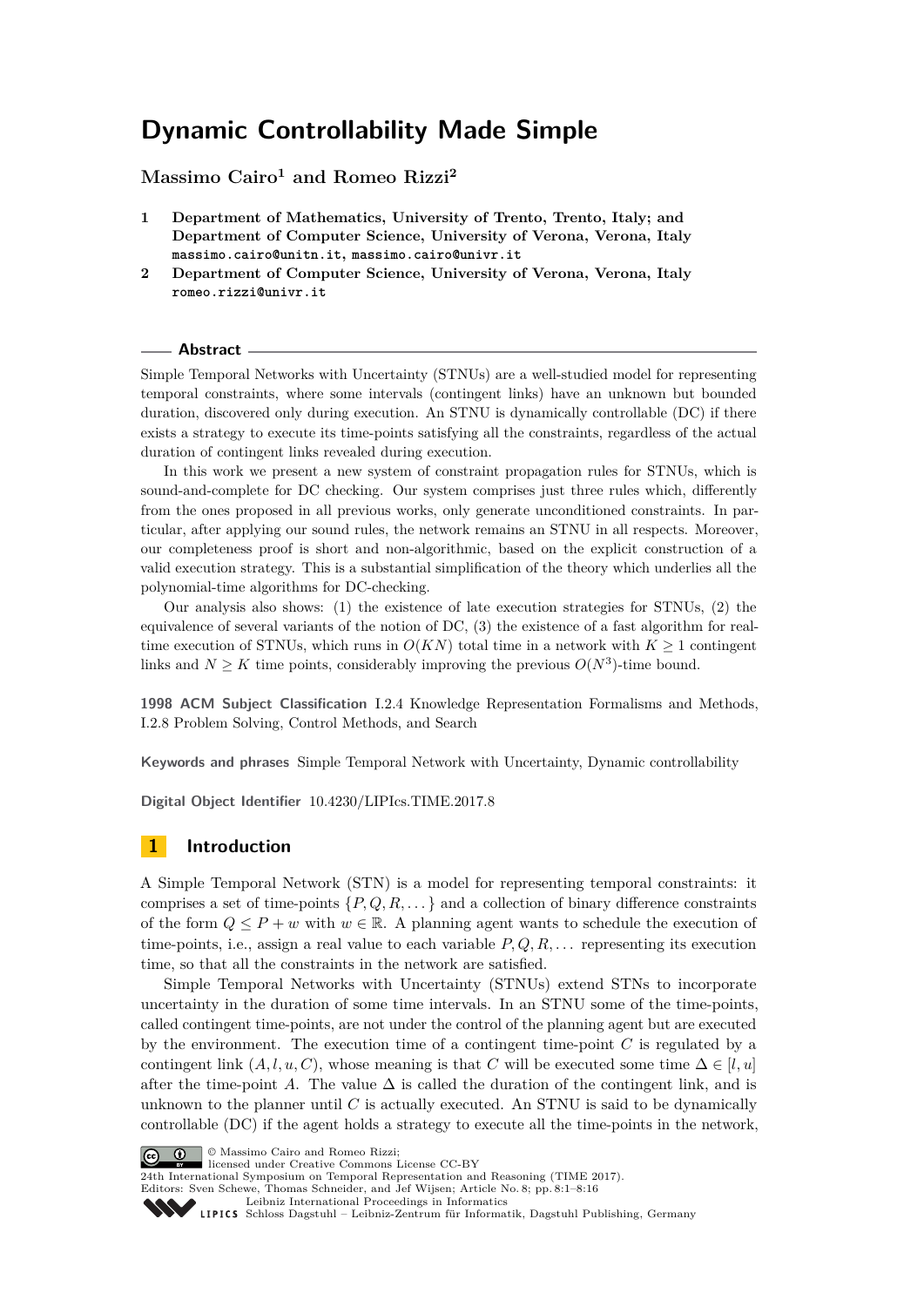#### **8:2 Dynamic Controllability Made Simple**

such that all constraints are satisfied regardless of the duration of the contingent links. This strategy has to be dynamic, in the sense that the execution time of a time-point *X* can only depend on the duration of contingent links  $(A, l, u, C)$  whose contingent time-point C is executed before *X*.

Two main problems are considered: checking whether a given network is DC and, if this is the case, executing its time-points in real-time, reacting dynamically to the durations revealed by the environment.

Previous work. Remarkably, it is possible to check in polynomial time whether a given network is DC. The best upper bound on the running time, for a network with *N* time-points, has been improved from pseudo-polynomial [\[10\]](#page-15-1) (an "incremental" algorithm proposed in [\[15\]](#page-15-2), as fixed in [\[11\]](#page-15-3), also runs in pseudo-polynomial time), to  $O(N^5)$  [\[9\]](#page-15-4),  $O(N^4)$  [\[7\]](#page-14-0) (an incremental algorithm in [\[12\]](#page-15-5) also runs in  $O(N^4)$  time) and finally to  $O(N^3)$  [\[8\]](#page-15-6) (an incremental algorithm in [\[13\]](#page-15-7) also runs in  $O(N^3)$  time). The key tool to achieve a polynomial-time algorithm is propagation of binary constraints, i.e., generation of new constraints from existing ones according to some sound rules.

A system of constraint propagation rules has been proposed first by Morris, Muscettola and Vidal [\[10\]](#page-15-1), and proven to be sound and complete. Soundness means that the system only generates constraints which must be satisfied by any dynamic execution strategy, as a logical consequence of existing constraints. Completeness means that, if, at some point, no tighter constraints can be generated by the rules, then the resulting network is DC. The system, in the revised and simplified version given in [\[9\]](#page-15-4), consists of four propagation rules which generates both ordinary, unconditioned constraints (i.e., having the same form as input constraints) and conditional constraints marked with labels. A fifth rule transforms labeled constraints into ordinary constraints, when some conditions apply. We refer to this system of rules as MMV, and provide an illustration it in Table [1.](#page-2-0) The proof of completeness of MMV relies on the description of an algorithm, sketched in [\[10\]](#page-15-1), improved and fully described in [\[5\]](#page-14-1), which executes the time-points in the network in real-time.

Being such a simple and flexible model, STNUs have been extended in several ways in the literature (see, e.g., [\[14,](#page-15-8) [6,](#page-14-2) [2,](#page-14-3) [3,](#page-14-4) [1\]](#page-14-5)). All these extension rely on the theory of DC-checking and executions developed for STNUs, and this theory, both for DC-checking and real-time execution, hinges on the system of constraint propagation rules. Indeed, to the best of our knowledge, all the existing DC-checking and real-time execution algorithms for STNUs work by applying propagation rules, implicitly or explicitly, and their correctness proof is based on the soundness and completeness of this rule system.

**Issues with MMV system.** The MMV system, as introduced in [\[10\]](#page-15-1) and improved in [\[9\]](#page-15-4), has still many points of weakness. First of all, the system itself is rather complex. The main reason is that it generates, besides ordinary constraints, also labeled constraints: these labeled constraints are not part of the STNU model, hence their interpretation is not immediately clear and requires further definitions and explanations. Moreover, the system comprises an arguably large number of rules: four constraint-propagation rules and one label-removal rule, which combine labeled and unlabeled constraints in several possible ways. Besides the intrinsic complexity of the system, the related theory is also somewhat intricate. Specifically, the proof of completeness is based on the description of an execution algorithm which, even after the improvement given in [\[5\]](#page-14-1), is still quite involved, manipulating the network in non-trivial ways during its execution. Instead, as a completeness proof, it would be desirable to a have a simple, static description of an execution strategy which witnesses the dynamic controllability of a network, when no more application of the rules is possible.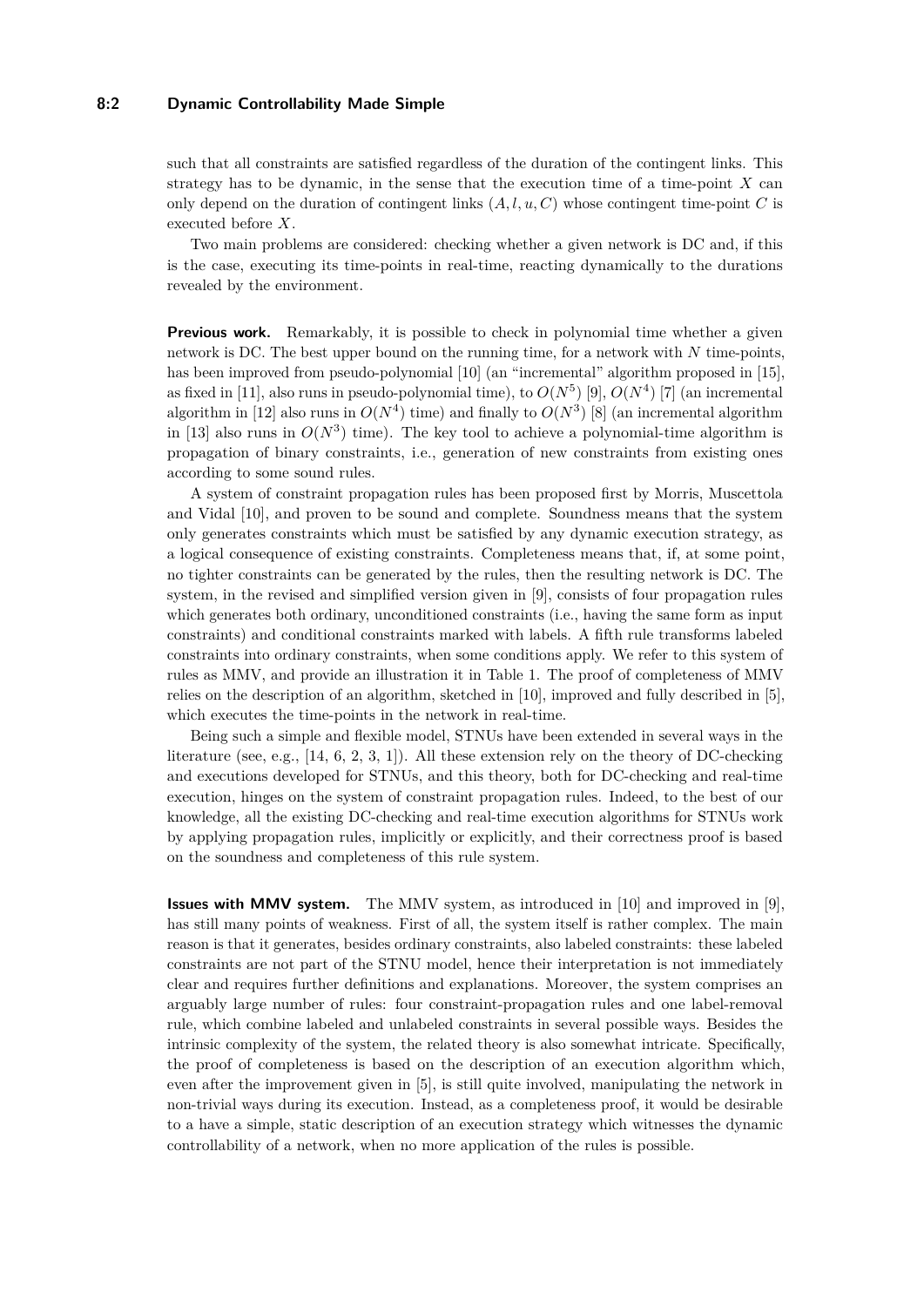#### **M. Cairo and R. Rizzi 8:3**

| Rule          | Graph representation                                                                            | Applicability conditions |
|---------------|-------------------------------------------------------------------------------------------------|--------------------------|
| No Case       | $P \xrightarrow{v} Q \xrightarrow{w} R$<br>$v + w$                                              | $(\text{none})$          |
| Upper Case    | $P \xrightarrow{v} Q \xrightarrow{C:w} A^C$<br>$C: v + w$                                       | $P \neq C$               |
| Lower Case    | $A^C \xrightarrow{c: l} C \xrightarrow{w} R$<br>$l + w$                                         | $w \leq 0, R \neq C$     |
| Cross Case    | $A^C \xrightarrow{c:l} C \xrightarrow{D:w} A^D$<br>$D: l + w$                                   | $w \leq 0, C \neq D$     |
| Label Removal | C: z<br>$\longrightarrow A^C$<br>$\boldsymbol{P}$<br>$\mathcal{A}$<br>$\widetilde{\mathcal{Z}}$ | $z \geq -l^C$            |

<span id="page-2-0"></span>**Table 1** The MMV system of constraint-propagation rules [\[10,](#page-15-1) [9\]](#page-15-4), in a graphical representation. In each of the rules, the original edges are drawn solid and the generated edge is drawn dotted.

**Our contributions.** In this paper, we present a new, sound-and-complete system of constraint-propagation rules, called RUL, which solves all the above problems. Our system contains only three rules (called RELAX, UPPER and LOWER), with simple applicability conditions, which only generate new ordinary (i.e., unlabeled) constraints. This means that, with any application of the rules, the network remains an STNU in all respects, so no further explanation is necessary about the interpretation of generated constraints. We also provide a short, non-algorithmic proof of the completeness of our system, exhibiting a valid execution strategy explicitly. An illustration of the RUL system is given in Table [2](#page-3-0) for comparison: the notation is explained in the next sections.

We perform a thorough analysis of our system of rules, proving both soundness and completeness in a simple but rigorous way. The proof of soundness is given with a minimal set of assumptions, which strictly extends its realm of applicability beyond the usual notion of DC in STNUs. In particular, our rules are sound even if the environment reveals the duration of a contingent link  $(A, l, u, C)$  right away at time  $A + l$ , i.e., at the lowest possible execution time of *C*, instead of its actual (contingent) execution time. This makes the soundness result strictly stronger, since any constraint deduced in this setting must apply also in the traditional setting, where the planner is only provided with less information. Moreover, for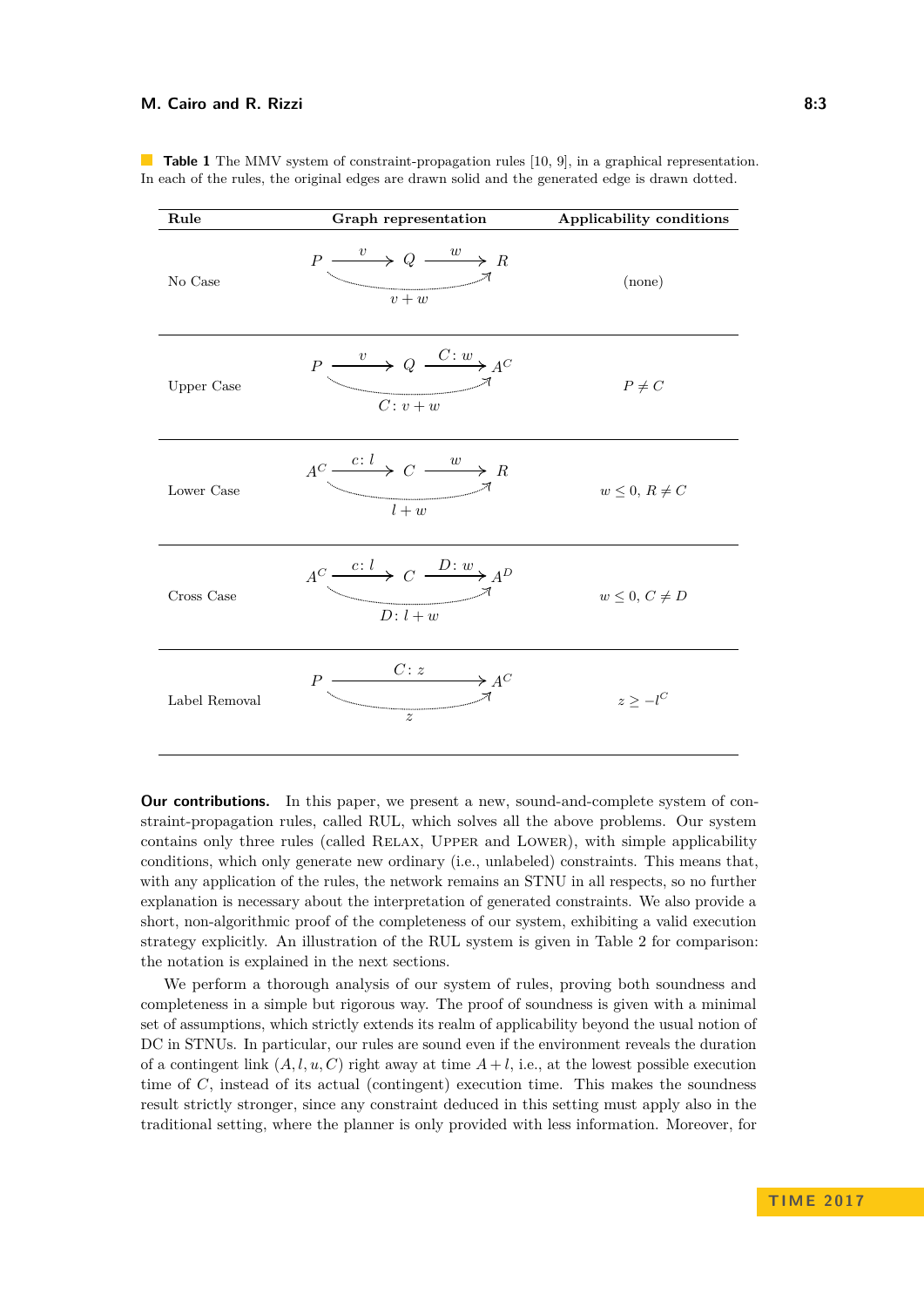#### **8:4 Dynamic Controllability Made Simple**

<span id="page-3-0"></span>**Table 2** The RUL system of constraint propagation rules, in a graphical representation. In each of the rules, the original edges are drawn solid and the generated edge is drawn dotted.

| Rule         | Graph representation                                                                                  | Applicability conditions                                                                       |
|--------------|-------------------------------------------------------------------------------------------------------|------------------------------------------------------------------------------------------------|
| <b>RELAX</b> | $\rightarrow Q \longrightarrow R$<br>$\boldsymbol{P}$<br>$v + w$                                      | (none)                                                                                         |
| <b>UPPER</b> | $\frac{v}{\sqrt{u}}$ > $C \frac{-u}{\sqrt{u}}$ $A^C$<br>Р<br>$\sim$ $\sim$ $\sim$<br>$\max\{v-u,-l\}$ | (none)                                                                                         |
| LOWER        | $A^C \xrightarrow{l} C \xrightarrow{w} R$<br>$l + w$                                                  | $w \leq 0$ for $R \in \mathcal{T}_X$<br>$w \leq u^R$ for $R \in \mathcal{T}_C \setminus \{C\}$ |

soundness, we only assume that each duration  $\Delta$  can take its extremal values *l* and *u*; we do not need to take into account intermediate values  $l < \Delta < u$ . Again, this allows to apply our rules in a strictly more general setting, where the durations  $\Delta$  are restricted to assume only specific values (if any) beyond the extremal ones. By considering relaxed assumptions, we address in one shot several variants of the notion of DC, and the traditional notion among them as a special case.

As for completeness, we consider the notion of late execution strategy, where each timepoint is executed at the latest possible time among all valid dynamic execution strategies which finish within a fixed time horizon. The existence of a valid late execution strategy is non-trivial and, to the best of our knowledge, has not been observed in previous work. The proof of completeness of our rules is obtained by constructing explicitly the late execution strategy of the given STNU, which is used without modifications as a witness of dynamic controllability in all the settings considered for soundness. This not only proves the existence of the late execution strategy, but also proves the equivalence of several variants of the notion of DC for STNUs. Thus, the late executions strategy serves as a unifying theoretical tool for studying STNUs, besides its potential practical usage, being both easier to define and more generally applicable than the early execution strategy. Indeed, despite being possibly more useful in practice, the early strategy requires a more involved construction, and might vary among different but equivalent variants. Actually, there are several notions of "early execution strategies", varying according to the specific variant of controllability, while the late strategy has a unique, simple construction which applies to all the variants and thus proves their equivalence.

Finally, we propose an algorithm for executing the late strategy in real time. Thanks to the simple and explicit definition of late execution strategy, our algorithm is intuitive and amounts to instantiating the definition in a computationally efficient way. With our algorithm, we achieve a running time of  $O(KN)$  for executing a network of N time-points and  $1 \leq K \leq N$  contingent links. This is a considerable improvement over the previous best upper bound of  $O(N^3)$  time for executing a network, achieved using the early strategy.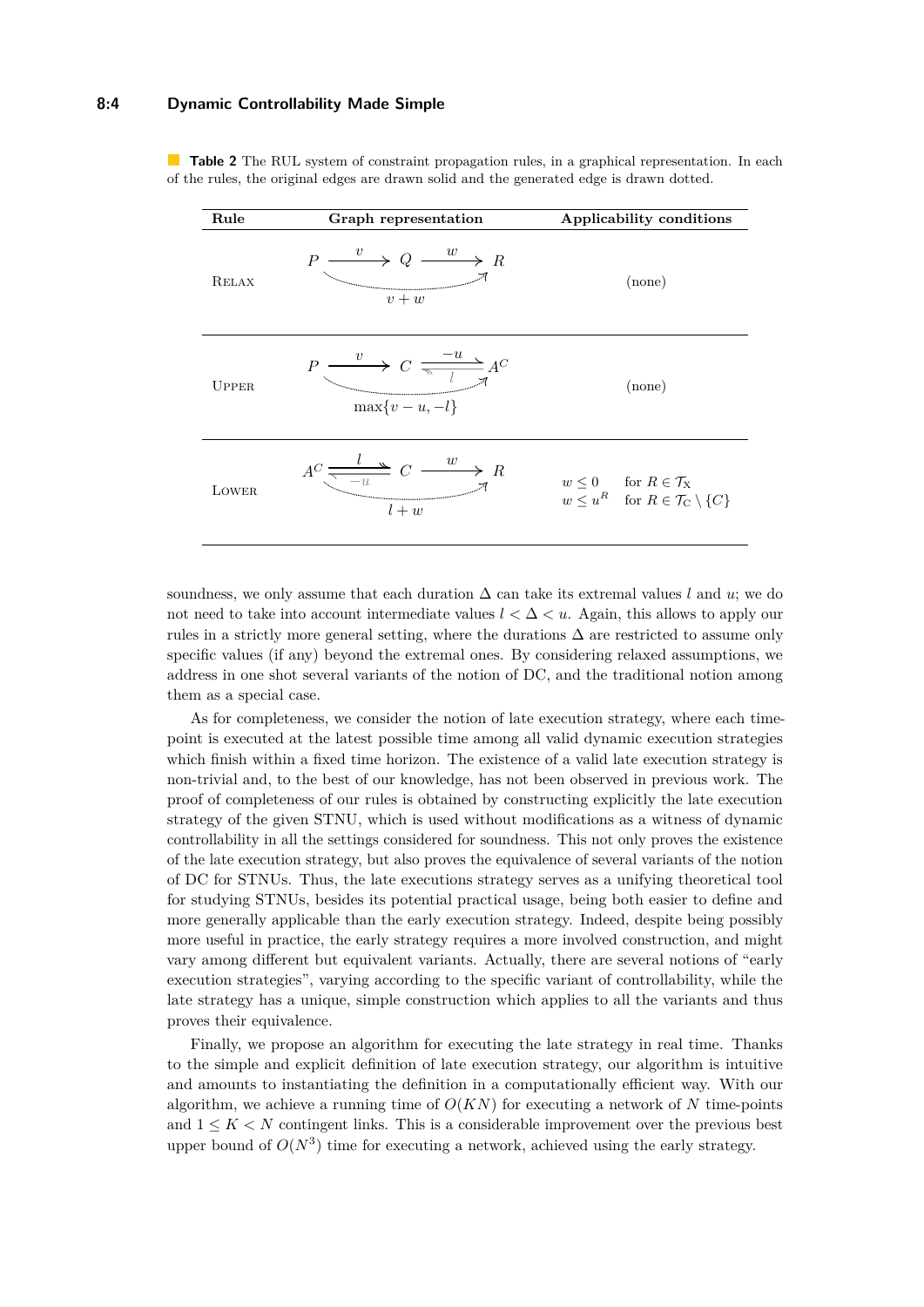**Paper outline.** We introduce concepts and notations for STNUs in Section [2.](#page-4-0) Then, in Section [3,](#page-5-0) we describe our system of rules RUL. We prove soundness in Section [4](#page-6-0) and completeness in Section [5.](#page-8-0) Finally, we show our real-time execution algorithm in Section [6.](#page-13-0)

## <span id="page-4-0"></span>**2 Preliminaries and notation**

An STNU is a tuple  $\Gamma = (\mathcal{T}, \mathcal{C}, \mathcal{L})$  where:  $\mathcal{T}$  is a finite set of real-valued temporal variables called *time-points* (here denoted with capital letters *P, Q, R, . . .*), C is a finite set of *constraints* of the form  $Q \leq P + w$ , for  $P, Q \in \mathcal{T}$  and  $w \in \mathbb{R}$ , and  $\mathcal{L}$  is a finite set of *contingent links*. i.e., tuples of the form  $(A, l, u, C)$ , for  $A, C \in \mathcal{T}$  and  $l, u \in \mathbb{R}$  with  $0 < l \leq u < \infty$ . In a contingent link (*A, l, u, C*), *A* is the *activation* time-point, *l* is the *duration lower bound*, *u* is the *duration upper bound*, and *C* is the *contingent* time-point. Distinct contingent links have distinct contingent time-points. Given the contingent time-point *C* of a contingent link  $(A, l, u, C) \in \mathcal{L}$  we define  $A^C = A$ ,  $u^C = u$ ,  $l^C = l$ . The set of contingent time-points is  $\mathcal{T}_{\mathbf{C}} \coloneqq \{C \mid (A, l, u, C) \in \mathcal{L}\},\$  while the set of *executable* time-points is  $\mathcal{T}_{\mathbf{X}} = \mathcal{T} \setminus \mathcal{T}_{\mathbf{C}}.$  In the following we assume that an STNU  $\Gamma = (\mathcal{T}, \mathcal{C}, \mathcal{L})$  is given.

A *situation* is a function *s*:  $\mathcal{T}_{C} \to \mathbb{R}$ , which assigns a *duration*  $\Delta_s^C := s(C) \in [l^C, u^C]$ to each contingent link  $(A^C, l^C, u^C, C) \in \mathcal{L}$ . The set of all possible situations is  $\Omega_{\text{all}} \coloneqq$  $\prod_{C \in \mathcal{T}_C} [l^C, u^C]$ . For increased generality, the following definitions are given with respect to a fixed, non-empty subset of the situations  $\Omega \subseteq \Omega_{\text{all}}$ . (The usual notions are obtained simply by choosing  $\Omega = \Omega_{all}$ .) An *execution strategy* is a function  $\sigma: (\Omega, \mathcal{T}_{X}) \to \mathbb{R}$  that assigns an *execution time*  $X_s^{\sigma} := \sigma(s, X)$  to each executable time-point X, in each possible situation  $s \in \Omega$ . Moreover, we define the execution time of a contingent time-point  $C \in \mathcal{T}_{\Omega}$ to be  $C_s^{\sigma} \coloneqq A_s^C$  $\sigma$  +  $\Delta_s^C$ . In general,  $P_s^{\sigma} \in \mathbb{R}$  denotes the execution time of the (executable or contingent) time-point  $P \in \mathcal{T}$  in the situation *s* with the strategy  $\sigma$ . The superscript  $\sigma$  is omitted when clear from the context. Also, in some equations we replace the subscript *s* with  $*$ , meaning that the specific equation holds for every situation  $s \in \Omega$ .

An execution strategy  $\sigma$  is *viable* if  $Q_* \leq P_* + w$  for every constraint  $Q \leq P + w$  in C. It is *dynamic* if, for any two situations  $s, r \in \Omega$  and executable time-point  $X \in \mathcal{T}_X$ , if  $\{\langle C, \Delta_s^C \rangle \mid C_s < X_s\} = \{\langle C, \Delta_r^C \rangle \mid C_r < X_s\}$  then  $X_r = X_s$ . This definition correctly captures the intuitive notion that the execution time of *X* can only depend on the duration of contingent links whose contingent time-point is executed before *X* [\[4\]](#page-14-6). An STNU is said to be *dynamically controllable* (DC) if it admits an execution strategy which is both dynamic and viable.

We assume without loss of generality to have at most one constraint  $Q \leq P + w_{PQ}$  in C for any two time-points  $P, Q \in \mathcal{T}$ : to this end, it is sufficient to take  $w_{PO} := \min\{w \mid (Q \leq \mathcal{T}^2) \}$  $P + w \in \mathcal{C}$ . By convention  $w_{PQ} = \infty$  if there are no constraints  $(Q \leq P + w) \in \mathcal{C}$ .

An STNU is represented as a graph on node set  $\mathcal T$  with three classes of weighted edges: *ordinary edges*  $\mathcal{E}^0 = \{ (P, Q, w_{PQ}) \mid w_{PQ} < \infty \}$ , *lower bound edges*  $\mathcal{E}^- = \{ (A^C, C, l^C) \mid w_{PQ} \leq w_{PQ} \}$  $C \in \mathcal{T}_{\mathcal{C}}$  and *upper bound edges*  $\mathcal{E}^+ = \{ (C, A^C, -u^C) \mid C \in \mathcal{T}_{\mathcal{C}} \}$ . When convenient, this graph-based notation is used to describe the constraints and contingent links in an STNU.

We borrow an example of STNU from [\[5\]](#page-14-1) to use as a running example for our rule system. The example is shown in Figure [1](#page-5-1) with two different graphical notations. In the notation on the left, used by previous work, contingent links are represented with a pair of edges labeled with upper-case and lower-case labels. Since in this work we do not need to generate other labeled edges in any given network, we prefer to use a different notation, as shown on the right. Contingent links are still represented as a pair of parallel edges, one lower bound edge and one upper bound edge: this is convenient in describing the rules, ensuring that rules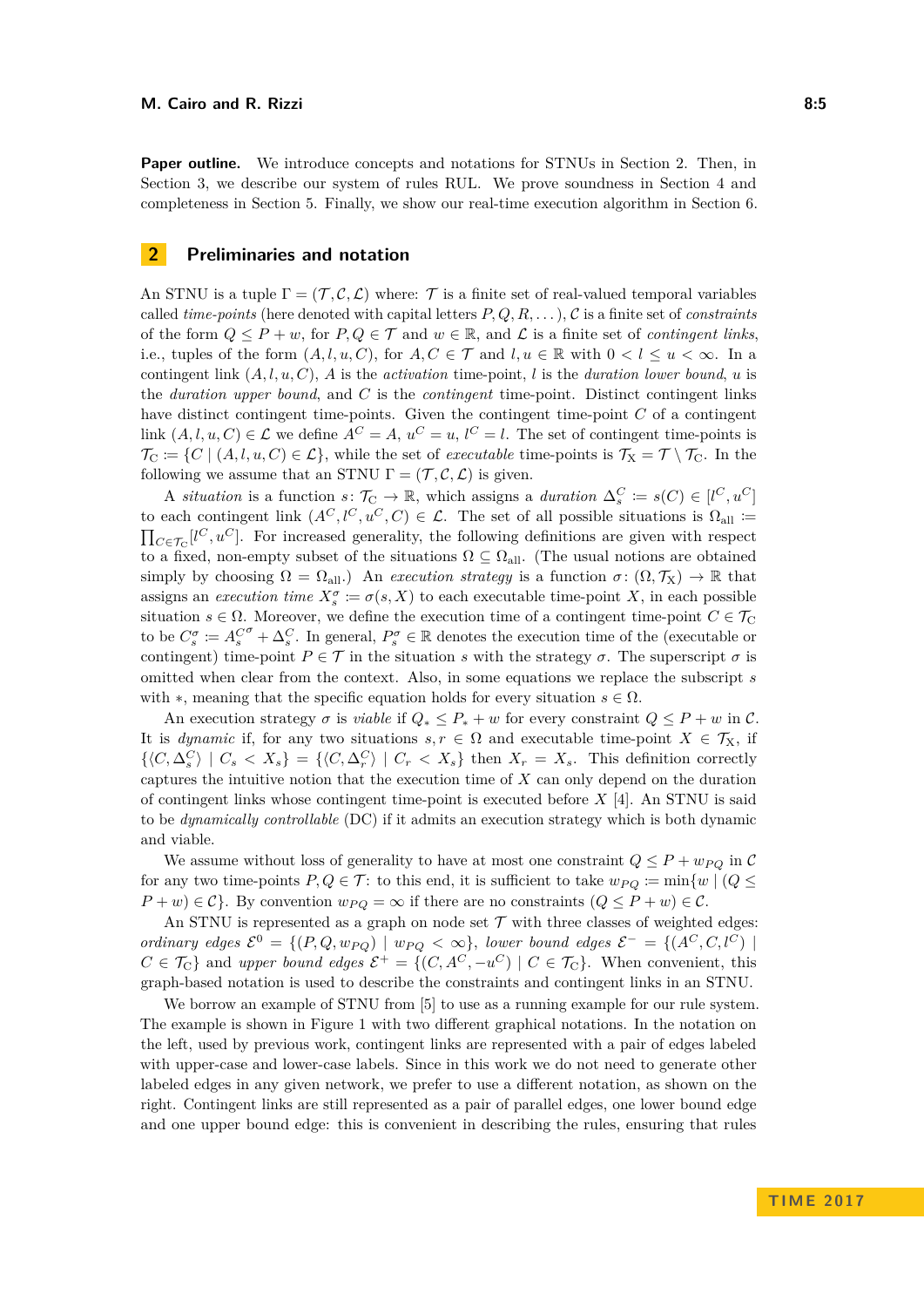<span id="page-5-1"></span>

**Figure 1** An STNU used as running example (borrowed from [\[5\]](#page-14-1)). On the left, contingent links are represented as labeled constraints. On the right, they are represented using our notation.

always combine consecutive edges pointing in the right direction. However, the three types of edges, ordinary, lower and upper, are distinguished using a different graphical notation, and not by the addition of labels.

## <span id="page-5-0"></span>**3 The RUL system**

We introduce a system of three constraint-propagation rules: RELAX, UPPER and LOWER. Each of these rules takes two consecutive edges  $(P, Q, v)$  and  $(Q, R, w)$  of the network and, if some conditions are satisfied, generates a new *ordinary* edge from *P* to *R*.

The RELAX rule takes two ordinary edges  $(P,Q,v)$  and  $(Q,R,w)$  and generates the ordinary edge  $(P, R, v + w)$ .

The UPPER rule takes an ordinary edge  $(P, C, v)$  and an upper bound edge  $(C, A^C, -u^C)$ and generates the ordinary edge  $(P, A^C, \max\{v - u^C, -l^C\})$ .

The LOWER rule takes a lower bound edge  $(A^C, C, l^C)$  and an ordinary edge  $(C, R, w)$ and generates the ordinary edge  $(A^C, R, l^C + w)$ , if the following preconditions are satisfied: either  $R \in \mathcal{T}_{\mathbf{X}}$  and  $w \leq 0$ , or  $R \in \mathcal{T}_{\mathbf{C}} \setminus \{C\}$  and  $w \leq u^R$ .

This system of constraint-propagation rules is called RUL and is illustrated in Table [2.](#page-3-0)

**Comparison with MMV.** The reader can compare the RUL system and the MMV system with the help of Table [1](#page-2-0) and Table [2.](#page-3-0)

The Relax rule in RUL is identical to the No Case rule in MMV, and was renamed only for uniformity.

The Upper rule in RUL can be thought of as a combination of the Upper Case and Label Removal rules in MMV. Indeed, any edge  $(P, A^C, \max\{v - u^C, -l^C\})$  obtained by Upper can be obtained with Upper Case and Label Removal in three steps.

- **1.** If  $v < u^C l^C$ , then take the unlabeled edge  $(P, C, v)$  and transform it into the weaker edge  $(P, C, u^C - l^C)$ . This is legal since the constraint  $C \leq P + v$  subsumes the constraint  $C \leq P + (u^C - l^C)$ . In general, we end up with the edge  $(P, C, \max\{v, u^C - l^C\})$ .
- **2.** Apply the Upper Case rule, obtaining the labeled edge  $(P, A^C, C: \max\{v, u^C l^C\} u^C)$  $(P, A^C, C: \max\{v - u^C, -l^C\}).$
- **3.** Apply the Label Removal rule, valid since  $\max\{v u^C, -l^C\} \ge -l^C$ , to obtain the desired  $\text{edge } (P, A^C, \max\{v - u^C, -l^C\}).$

As for the Lower, rule, we have two cases. For  $R \in \mathcal{T}_{\mathbf{X}}$ , it is identical to the Lower Case rule. However, for  $R \in \mathcal{T}_C$ , it extends strictly the domain of applicability of Lower Case. This is a crucial addition given by the RUL system with respect to MMV, since the edges generated by LOWER cannot in general be obtained using MMV only. It is thanks to this addition that we can avoid generating labeled edges with the Upper Case rule, and still achieve completeness.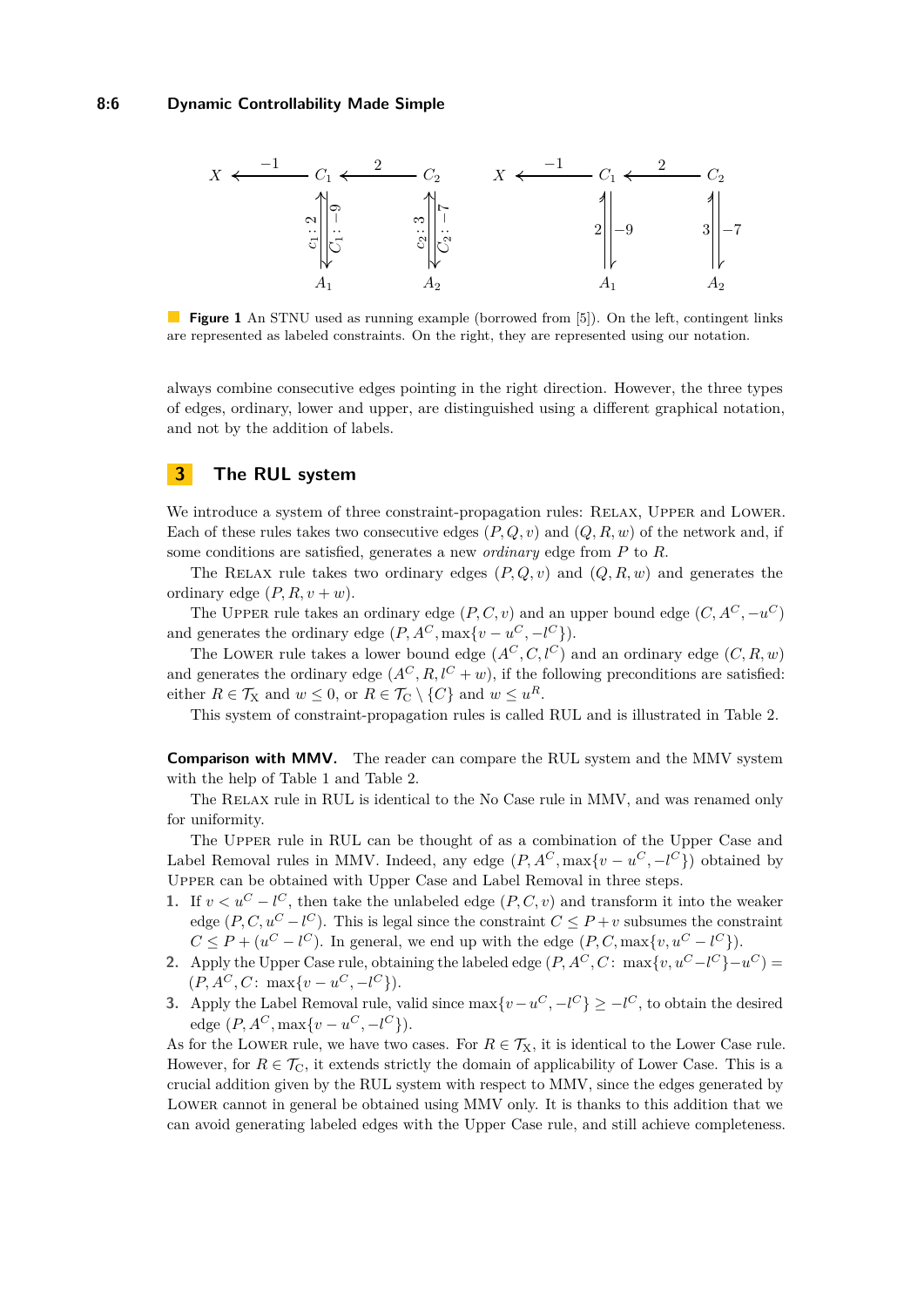<span id="page-6-1"></span>

**Figure 2** Examples of application of MMV (left) and RUL (right) on the example STNU.

**Application examples.** In Figure [2,](#page-6-1) we compare the application of the MMV and RUL systems on the example network.

**MMV:**

- **1.** The No Case rule is applied to  $(C_2, C_1, 2)$  and  $(C_1, X, -1)$  to obtain  $(C_2, X, 1)$ .
- **2.** The Lower Case rule is applied to  $(A_1, C_1, c_1 : 2)$  and  $(C_1, X, -1)$  to obtain  $(A_1, X, 1)$ .
- **3.** The Upper Case rule is applied to  $(C_2, C_1, 2)$  and  $(C_1, A_1, C_1: -9)$  to obtain the labeled edge  $(C_2, A_1, C_1: -7)$ .
- **4.** The Cross Case rule is applied to  $(A_2, C_2, c_1 : 3)$  and  $(C_2, A_1, C_1 : -7)$  to obtain  $(A_2, A_1, C_1: -4).$

**RUL:**

- **1.** The RELAX rule is applied to  $(C_2, C_1, 2)$  and  $(C_1, X, -1)$  to obtain  $(C_2, X, 1)$ .
- **2.** The LOWER rule (in the case  $R \in \mathcal{T}_X$ ) is applied to  $(A_1, C_1, 2)$  and  $(C_1, X, -1)$  to obtain  $(A_1, X, 1)$ .
- **3.** The LOWER rule (in the case  $R \in \mathcal{T}_C$ ) is applied to  $(A_2, C_2, 3)$  and  $(C_2, C_1, 2)$  to obtain  $(A_2, C_1, 5).$
- **4.** The UPPER rule is applied to  $(A_2, C_1, 5)$  and  $(C_1, A_1, -9)$  to obtain  $(A_2, A_1, \max\{5 (9, -2)$ ) =  $(A_2, A_1, -2)$ .

The edges  $(C_2, X, 1)$  and  $(A_1, X, 1)$  are generated by both systems, respectively using the No Case and RELAX rules, and the Lower Case and LOWER rules with  $R \in \mathcal{T}_X$ .

As for the other edges, on one hand, the MMV system generates the labeled edges  $(C_2, A_1, C_1: -7$  and  $(A_2, A_1, C_1: -4)$  which are not generated using RUL. On the other hand, the RUL system generates the edge  $(A_2, C_1, 5)$ , with the LOWER rule in the case  $R \in \mathcal{T}_C$ , which cannot be generated with MMV, and only gets a value  $-2$  on the edge from  $A_2$  to  $A_1$ , the strongest bound that can be given unconditionally, instead of the labeled edge  $(A_2, A_1, C_1: -4)$ . Observe, however, that the edge  $(A_2, A_1, C_1: -4)$  could be obtained, *in a single step*, from the edges  $(A_2, C_1, 5)$  and  $(C_1, A_1, C_1: -9)$ , with an application of the Upper Case rule, so it is somewhat implicit in the edge  $(A_2, C_1, 5)$ . In general, when replacing the MMV system the RUL system, the labeled edges, with head in an activation time-point, are replaced with unlabeled edges with head in the corresponding contingent time-point.

## <span id="page-6-0"></span>**4 Soundness**

We commit to prove soundness of all three rules comprising RUL, in the most general sense. Specifically, we partially relax the following assumptions: (1) that  $\Omega = \Omega_{\text{all}}$ , i.e., that every possible situation  $s \in \Omega$ <sub>all</sub> can be realized by the environment, and (2) that the duration  $\Delta_s^C$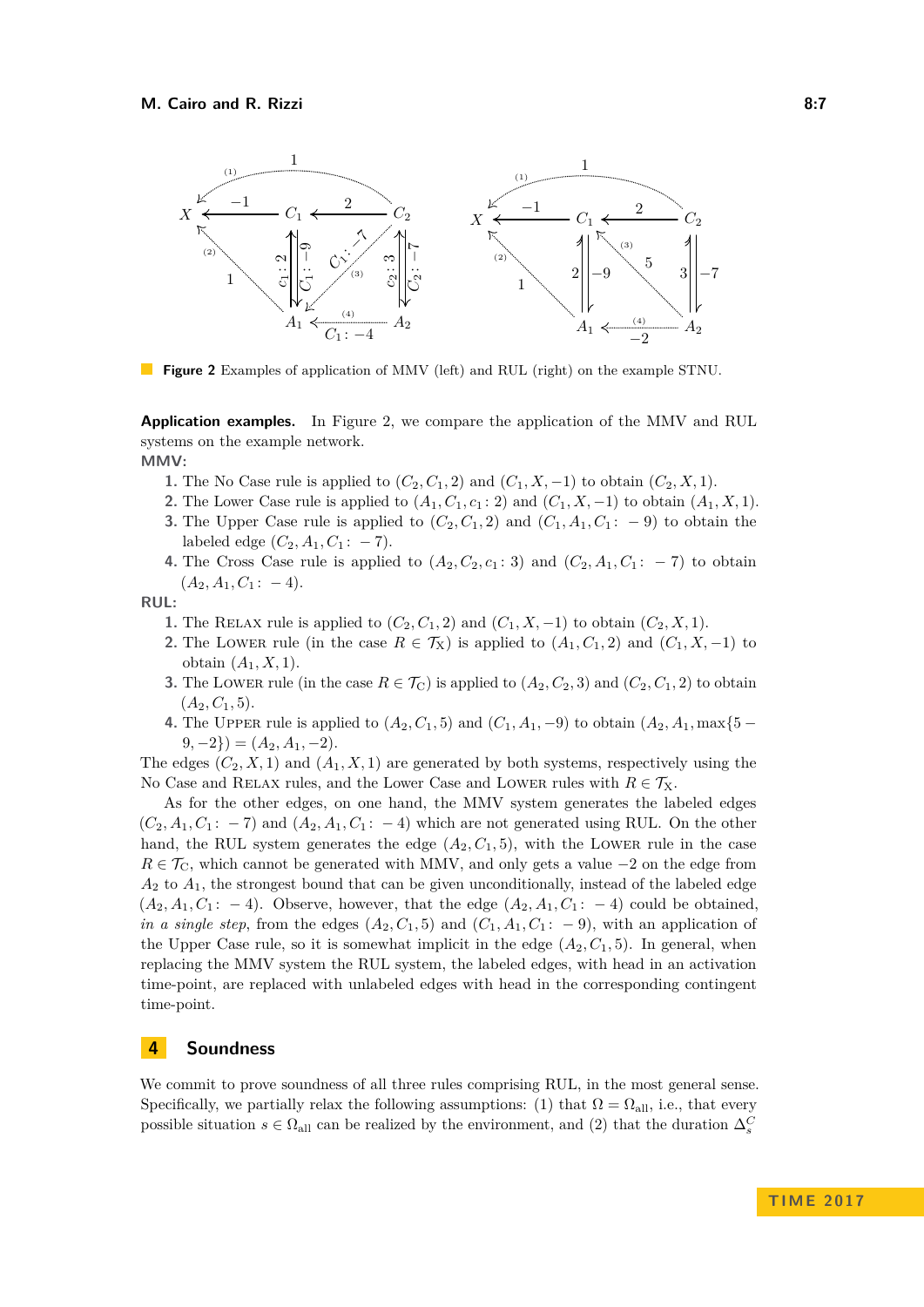#### **8:8 Dynamic Controllability Made Simple**

is revealed only at time *Cs*. Proving soundness under our weaker assumptions is a stronger result, which not only implies soundness in the usual sense, but also helps applying the model of STNUs to a wider range of scenarios.

To express our assumptions precisely, the following notion is needed.

**Definition 1.** Given a situation *s*, a contingent time-point  $C_0 \in \mathcal{T}_C$  and a value  $d \in$  $[l^{C_0}, u^{C_0}]$ , define the situation  $s[d/\Delta^{C_0}] = r$  where  $\Delta_r^{C_0} = d$  and  $\Delta_r^C = \Delta_s^C$  for every  $C \in \mathcal{T}_{\mathcal{C}} \setminus \{C_0\}.$ 

We first state a condition on the set  $\Omega$ .

 $\triangleright$  **Definition 2.** The set  $\Omega \subseteq \Omega_{all}$  is *extremal-closed* if, for every *s* ∈ Ω, also *s*[ $u^C / \Delta^C$ ] ∈ Ω and  $s[l^C/\Delta^C] \in \Omega$ .

For soundness, we need to assume that  $\Omega$  is extremal-closed. This means that, even if not all situations may be realized by the environment, each duration  $\Delta^C$  can at least assume the extremal values  $l^C$  and  $u^C$ , and do so independently of the other durations. Observe that this is the case for  $\Omega = \Omega_{\text{all}}$ , where all the situations are possible. However, there are other, interesting examples of sets  $\Omega$  that are extremal-closed: e.g.,  $\Omega = \prod_{C \in \mathcal{T}_C} \{l^C, u^C\}$ , where each duration  $\Delta^C$  can *only* assume the extremal values  $l^C$  and  $u^C$ . Hence, with this assumption, we strictly increase the generality with respect to the case  $\Omega = \Omega_{\text{all}}$  addressed by previous work.

A relaxed notion of dynamic execution strategy is also introduced, where the duration of a contingent link  $(A, l, u, C) \in \mathcal{L}$  in the situation *s* is revealed at time  $A_s + l$  instead of  $C_s$ .

<span id="page-7-3"></span>**Definition 3.** An execution strategy  $\sigma$  is *upfront-dynamic* if, for any two situations  $s, r \in \Omega$ and executable time-point  $X \in \mathcal{T}_X$ , we have that  $X_r = X_s$  if  $\{\langle C, \Delta_s^C \rangle \mid A_s^C + l^C < X_s\}$  $\{\langle C, \Delta_r^C \rangle \mid A_r^C + l^C < X_s\}.$ 

By Lemma [4,](#page-7-0) working with upfront-dynamic strategies yields no loss in generality with respect to dynamic execution strategies.

<span id="page-7-0"></span>I **Lemma 4.** *Any dynamic execution strategy is upfront-dynamic.*

**Proof.** The statement is clear if we consider that  $C_* \geq A_*^C + l^C$ , so upfront-dynamic strategies can only have more information at any time, whence more freedom, with respect to dynamic strategy.

A formal proof is provided for reference. The proof is by contradiction: assume  $\sigma$  is dynamic but not upfront-dynamic. Fix any two scenarios  $s, r \in \Omega$  and suppose  $X_s \neq X_r$  for some  $X \in \mathcal{T}_X$ . Assume without loss of generality that  $X_s = t \langle X_r \rangle$  and that *t* is minimal, i.e.,  $Y_s = Y_r$  for any  $Y \in \mathcal{T}_X$  such that either  $Y_s < t$  or  $Y_r < t$ .

Since  $\sigma$  is dynamic, we have  $\{ \langle C, \Delta_s^C \rangle \mid C_s < t \} \neq \{ \langle C, \Delta_r^C \rangle \mid C_r < t \}.$  Consider any  $C$  in the difference. Either  $A_s^C < t$  or  $A_r^C < t$ , then actually  $A_s^C = A_r^C$ , by minimality of t. Thus,  $\Delta_s^C \neq \Delta_r^C$ , so  $\{ \langle C, \Delta_s^C \rangle \mid A_s^C + l^C < X_s \} \neq \{ \langle C, \Delta_r^C \rangle \mid A_r^C + l^C < X_s \}$ , closing the proof.

Lemma [5](#page-7-2) is the last ingredient needed for our soundness proof.

<span id="page-7-2"></span>**Lemma 5.** *Consider an upfront-dynamic execution strategy*  $\sigma$  *and situations*  $s, r \in \Omega$ *, where*  $r = s[d/\Delta^{C_0}]$  *for some contingent time-point*  $C^0 \in \mathcal{T}_C$  *and duration*  $d \in [l^{C^0}, u^{C^0}]$ *.* Then,  $P_r = P_s$  for any  $P \in \mathcal{T} \setminus \{C_0\}$  such that  $P_s \leq A_s^{C_0} + l^{C_0}$ . In particular,  $A_s^{C_0} = A_r^{C_0}$ .

<span id="page-7-1"></span><sup>&</sup>lt;sup>1</sup> For simplicity, here we are assuming  $A^C \in \mathcal{T}_X$ , as common in the context of STNUs. The proof can be easily adapted if this assumption does not hold.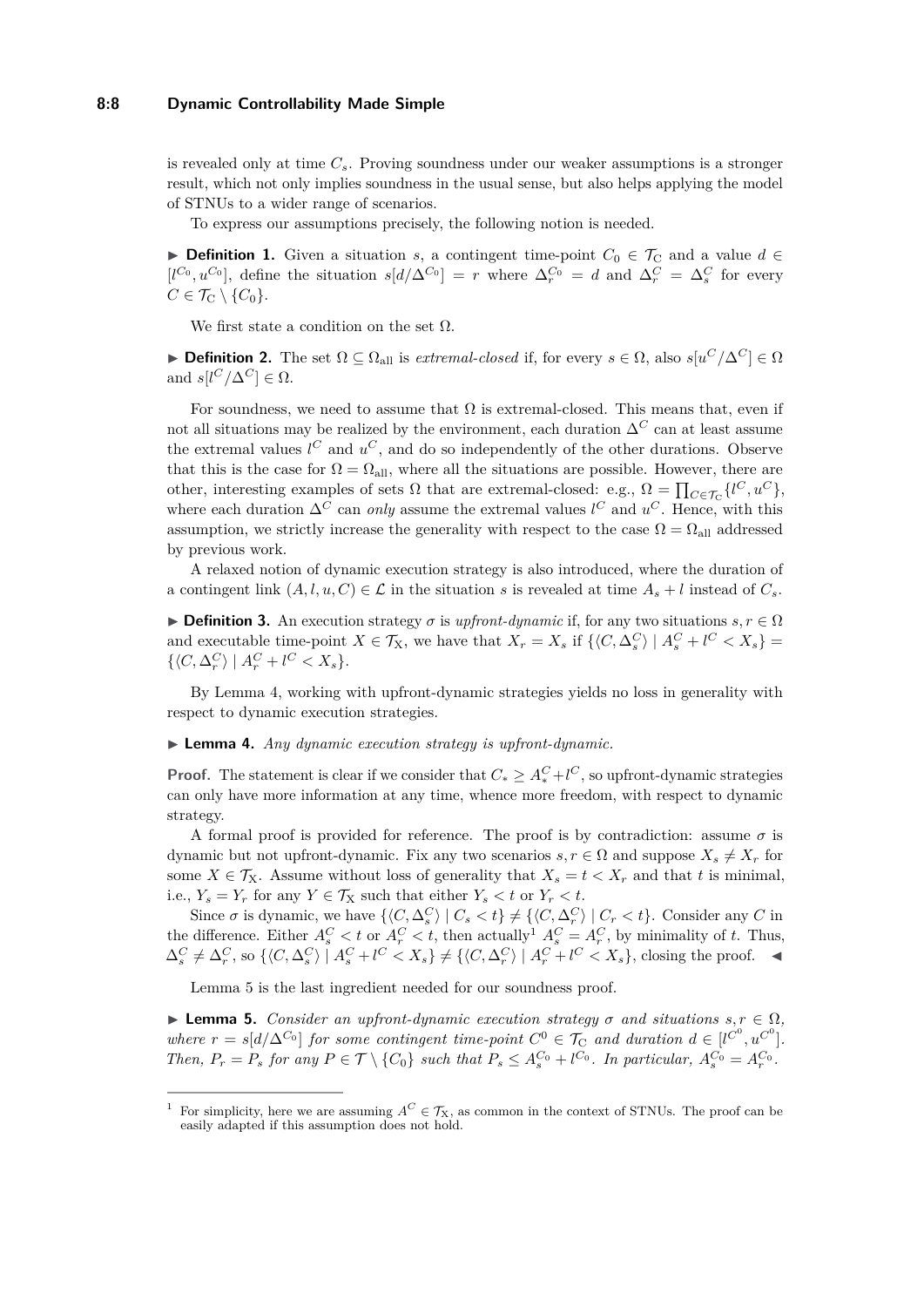**Proof.** By contradiction. Fixed *s* and *r*, choose *P* so that  $P_s \leq A_s^{C_0} + l^{C_0}, P_s \neq P_r$ , and  $P_s$ is smallest possible. Then  $A_s^C = A_r^C$  for every  $C \in \mathcal{T}_{\text{C}}$  such that  $A_s^C < P_s$ . Also,  $\Delta_r^C = \Delta_s^C$ for every  $C \in \mathcal{T}_C \setminus \{C_0\}$ . If  $P \in \mathcal{T}_C \setminus \{C_0\}$ , then  $P_s = A_s^P + \Delta_s^P = A_r^P + \Delta_r^P = P_r$ . Otherwise, if  $P \in \mathcal{T}_{X}$ , then  $P_s = P_r$  by Definition [3,](#page-7-3) since  $A_s^{C_0} + l^{C_0} \ge P_s$ .

Soundness is proven in Lemma [6,](#page-8-1) where each of the three rules comprising RUL is proven to be sound, even for upfront-dynamic execution strategies, and for any extremalclosed  $\Omega \subseteq \Omega_{\text{all}}$ .

<span id="page-8-1"></span>I **Lemma 6.** *Assume* Ω *is extremal-closed. Let σ be a viable upfront-dynamic execution strategy. Consider an edge*  $(P, R, x)$  *generated using RUL. Then,*  $R_*^{\sigma} \leq P_*^{\sigma} + x$ *.* 

**Proof.** RELAX. Clearly,  $Q_* \leq P_* + v$  and  $R_* \leq Q_* + w$  imply  $R_* \leq P_* + (v+w)$ .

UPPER. Assume  $C_* \leq P_* + v$ . Fix any situation  $s \in \Omega$ : we need to prove  $A_s^C$  $P_s^C$  + max $\{v - u^C, -l^C\}$ . If  $A_s^C < P_s - l^C$  we are done, hence assume  $A_s^C \ge P_s - l^C$ . Take  $r = s[u^C/\Delta^C]$  and observe that  $A_r^C = A_s^C$  by Lemma [5.](#page-7-2) Moreover,  $P_s \le A_s^C + l^C$ , so also  $P_r = P_s$  by Lemma [5.](#page-7-2) Then,

$$
A_s^C = A_r^C
$$
  
\nby Lemma 5  
\n
$$
= C_r - u^C
$$
  
\n
$$
\le P_r + v - u^C
$$
  
\nby assumption  $C_* \le P_* + v$   
\n
$$
= P_s + v - u^C
$$
  
\nby assumption  $C_* \le P_* + v$   
\nas  $P_s = P_r$  by Lemma 5.

LOWER. Assume  $R_* \leq C_* + w$ . Fix any situation  $s \in \Omega$ : we need to prove that  $R_s \leq A_s^C + (l^C + w)$ . Take  $r = s[l^C/\Delta^C]$  and observe that  $A_r^C = A_s^C$  by Lemma [5.](#page-7-2) We now prove that  $R_r = R_s$ , in two cases.

**Case 1:**  $R \in \mathcal{T}_X$  and  $w \leq 0$ .

Consider that  $R_r \leq C_r + w = A_r^C + l^C + w \leq A_r^C + l^C$  since  $w \leq 0$ . Hence,  $R_s = R_r$  by Lemma [5.](#page-7-2)

**Case 2:**  $R \in \mathcal{T}_C \setminus \{C\}$  and  $w \leq u^R$ .

Take  $q = r[u^R/\Delta^R]$  and observe that  $A_q^R = R_q - u^R \leq C_q + w - u^R \leq C_q = A_q^C + l^C$ , whence  $A_s^R = A_r^R = A_q^R$  by Lemma [5](#page-7-2) and  $R_s = A_s^R + \Delta_s^R = A_r^R + \Delta_r^R = R_r$ . Then,

| $R_s = R_r$         | proven separately in the two cases              |
|---------------------|-------------------------------------------------|
| $\leq C_r + w$      | by assumption $R_* \leq C_* + w$                |
| $A_r^C + l^C + w$   | as $C_r = A_r^C + \Delta_r^C = A_r^C + l^C$     |
| $A_{s}^{C}+l^{C}+w$ | as $A_s = A_r$ by Lemma 5. $\blacktriangleleft$ |

## <span id="page-8-0"></span>**5 Completeness via late execution strategy**

For completeness, we need to assume, as usual in temporal networks, to have a special timepoint *Z* which is due to be executed at time 0 and before any other time-point. Moreover, it will be useful to consider *Z* as a contingent node for uniformity.

<span id="page-8-2"></span> $2^2$  Let us spend some extra words to explain, in a more intuitive way, this step of the proof, which is crucial for our system of rules and arguably is the most involved. In the situation *q*, where  $\Delta_q^C = l^C$  and  $\Delta_q^R = u^R$ , the activation node  $A^R$  for *R* must be executed before or at time  $A_q^C + l_q^C$ : this is a direct consequence of the existing constraint  $R \leq C + w$  with  $w \leq u<sup>R</sup>$ . Hence, at the time  $A_q^R$ , neither the duration ∆*<sup>R</sup>* (trivially) nor ∆*<sup>C</sup>* are known to the planner. Thus, the time *A <sup>R</sup>* cannot change depending on those durations, i.e.,  $A_s^R = A_r^R = A_q^R$  as claimed.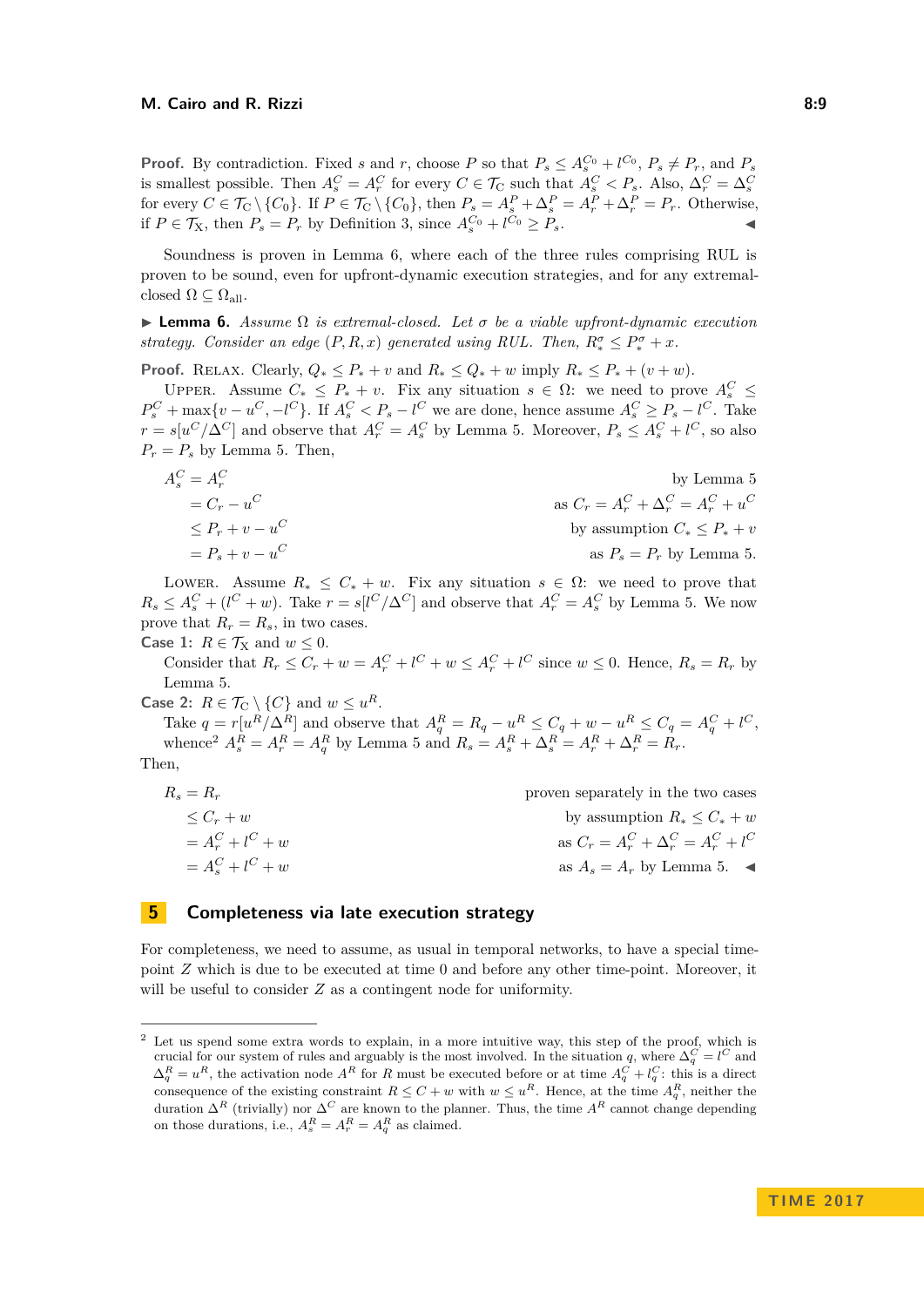### **8:10 Dynamic Controllability Made Simple**

<span id="page-9-0"></span>**Table 3** Extra restrictions for the rules  $RELAX^+$  and  $UPPER^+$ .

| Rule                                                                   | Extra restrictions |           |
|------------------------------------------------------------------------|--------------------|-----------|
| RELAX <sup>+</sup> $P \in \mathcal{T}_C$ $Q \in \mathcal{T}_X$ $v > 0$ |                    |           |
| UPPER <sup>+</sup> $P \in \mathcal{T}_C$                               |                    | $v > u^C$ |

<span id="page-9-1"></span>**Table 4** RUL<sup>+</sup> sub-system of RUL.

| Rule                 | Graph representation                                                                                                    | Applicability conditions                                                                       |
|----------------------|-------------------------------------------------------------------------------------------------------------------------|------------------------------------------------------------------------------------------------|
| $RELAX$ <sup>+</sup> | $\frac{w}{\longrightarrow} R$<br>$\rightarrow$ Q $\cdot$<br>$\boldsymbol{P}$<br><b>Service Communication</b><br>$v + w$ | $P \in \mathcal{T}_C$ $Q \in \mathcal{T}_X$ $v > 0$                                            |
| $UPPER^+$            | $\frac{v}{\sqrt{v^2 + 1}} C \frac{u}{\sqrt{v^2 + 1}} A^C$<br>$P_{-}$<br>$v-u$                                           | $v > u^C$<br>$P \in \mathcal{T}_C$                                                             |
| LOWER                | $A^C \xrightarrow{t \longrightarrow} C \xrightarrow{w} R$<br>$l + w$                                                    | $w \leq 0$ for $R \in \mathcal{T}_X$<br>$w \leq u^R$ for $R \in \mathcal{T}_C \setminus \{C\}$ |

**Definition 7.** An STNU is *pointed* if it contains distinguished time-points  $A^Z \in \mathcal{T}_X$ , *Z* ∈ *T*<sub>C</sub>, and a contingent link  $(A^Z, 1, 1, Z)$  ∈ *L*, with  $w_{PZ}$  < 0 and  $w_{ZP}$  > 0 for any  $P \in \mathcal{T}_X \setminus \{A^Z\}$ . If also  $w_{ZP} < \infty$  for every  $P \in \mathcal{T}_X \setminus \{A^Z\}$ , then it is *upper-bounded*.

Any network can be made pointed, without loss of generality, by adding the contingent link  $(A^Z, 1, 1, Z) \in \mathcal{L}$  between dummy nodes  $A^Z$  and  $Z$ , and setting  $w_{PZ} = -1$  and  $w_{ZP} = \infty$ for every  $P \in \mathcal{T}_X \setminus \{A^Z\}$ . To make it upper-bounded, it is sufficient to pick a sufficiently large horizon time  $h > 0$ , and set  $w_{ZP} = h$  for every  $P \in \mathcal{T}_X \setminus \{A^Z\}.$ 

The completeness of the RUL system is proven by exhibiting an explicit execution strategy for any upper-bounded network  $\Gamma$  which is closed under them. Actually,  $\Gamma$  only needs to be closed under a subset of the RUL system, called  $RUL^{+}$ . In the sub-system  $RUL^{+}$ , we only apply the RELAX and UPPER rules when  $P \in \mathcal{T}_{\mathcal{C}}$  is contingent. Moreover, we require  $v > 0$  and  $Q \in \mathcal{T}_X$  for the RELAX rule, and  $v > u^C$  for the UPPER rule. The restricted rules, called RELAX<sup>+</sup> and UPPER<sup>+</sup>, are illustrated in Table [3.](#page-9-0) Together with the unrestricted rule LOWER, they constitute the  $RUL^+$  system (Table [4\)](#page-9-1).

The strategy we exhibit is a *late* execution strategy, as opposed to the commonly used early execution strategy.

**Definition 8.** In an upper-bounded network Γ, a viable dynamic execution strategy  $\sigma$  is the *late execution strategy* if, for any other viable dynamic execution strategy  $\tau$ ,  $P_s^{\sigma} \geq P_s^{\tau}$ for each  $s \in \Omega$  and  $P \in \mathcal{T}$ . (It is implicitly assumed  $A_*^Z = -1$  for both  $\sigma$  and  $\tau$ .) I.e., in the late execution strategy each time-point is executed at the latest possible time over all viable dynamic execution strategies.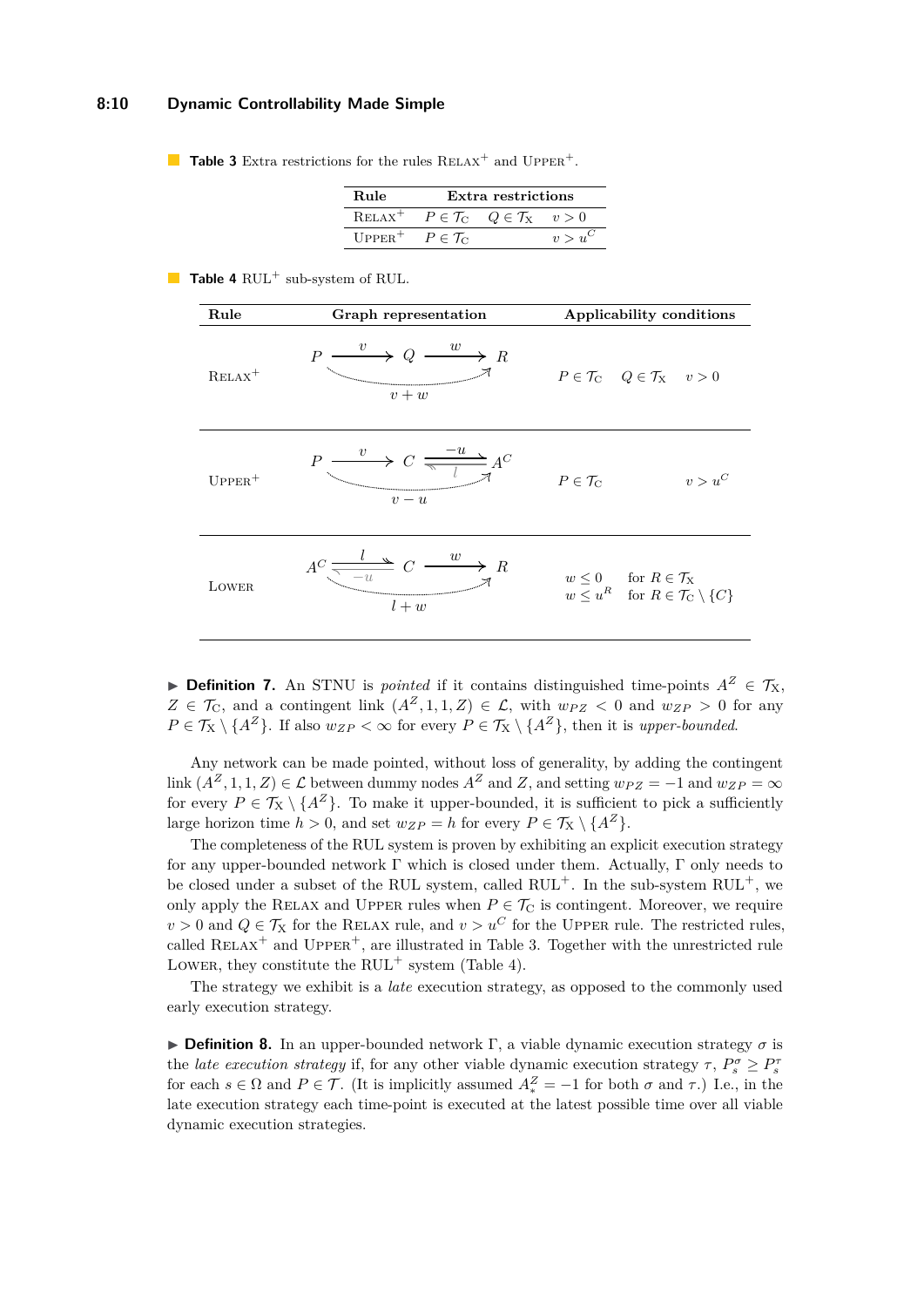#### **M. Cairo and R. Rizzi 8:11**

It follows from the definition that the late execution strategy, if it exists, is unique. However, it is not at all implied by the definition that a given dynamically controllable network, even if upper-bounded, admits a late execution strategy. Indeed, in principle it could be that the strategy defined as

$$
X_s^{\sigma} := \max\{X_s^{\tau} \mid \text{dynamic and viable } \tau \text{ with } A_*^Z = -1\},\
$$

i.e., the only candidate to be the late execution strategy, is not itself dynamic and viable.<sup>[3](#page-10-0)</sup> It is obtained, as a consequence of the analysis of our system of rules, that indeed, for the case of STNUs, the late execution strategy always exists, provided the network is DC and upper-bounded. Working with late execution strategies – it turns out – is very convenient, since we do not have to deal with "wait" (or labeled) edges; this will allow for a short and self-contained non-algorithmic proof of the completeness of RUL.

Notice that a strategy satisfying the following equation would trivially be the late execution strategy, if only it were dynamic and viable:

<span id="page-10-1"></span>
$$
Y_* = \min_{\substack{C \in \mathcal{T}_C \\ w_{CY} > 0}} C_* + w_{CY}
$$
 (1)

for every  $Y \in \mathcal{T}_X \setminus \{A^Z\}$ , and  $A_*^Z = -1$ .

<span id="page-10-4"></span>I **Lemma 9.** *Assume* Γ *is upper-bounded. Then, there exists a unique execution strategy σ satisfying Equation [1.](#page-10-1) Moreover, σ is dynamic.*

**Proof.** The reason why the lemma holds is simple: Equation [1](#page-10-1) defines the execution time of each executable time-point in terms of time-points with a strictly lower execution time, hence  $\sigma$  is well-defined and unique. Remarkably, the very same observation also shows that *σ* is dynamic. Notice that boundedness (i.e.,  $0 < w_{ZP} < \infty$  for every  $P \in \mathcal{T}_X \setminus \{A^Z\}$ ) is necessary to ensure that the right-hand side of Equation [1](#page-10-1) is finite. Also, the assumption  $A_*^Z = -1$  is necessary for  $\sigma$  to be unique.

To insist on a formal proof, we can rewrite Equation [1](#page-10-1) as follows:

$$
Y_s = t \iff \min_{\substack{C \in \mathcal{T}_C \\ w_{CY} > 0 \\ C_s < t}} C_s + w_{CY} = t \qquad \forall Y \in \mathcal{T}_X, s \in \Omega.
$$

In this writing, the dependency on the time  $t \in [0, \infty)$  is made explicit and allows for an inductive construction of the solution  $\sigma$  for increasing t, which is thus proven to be unique. To prove that  $\sigma$  is also dynamic, suppose  $X_s < X_r$  for some  $X \in \mathcal{T}_X$  and  $s, r \in \Omega$ . Also, choose a minimal  $X_s$ , i.e., assume  $Y_s = t \iff Y_r = t$  for every  $t < X_s$  and  $Y \in \mathcal{T}_X$ . Take  $C \in \mathcal{T}_C$  such that  $X_s = C_s + w_{CX}$  and  $w_{CX} > 0$  (i.e., the argmin of Equation [1\)](#page-10-1). By definition of *σ*, we have  $X_r \leq C_r + w_{CX}$ , so  $C_s + w_{CX} = X_s \lt X_r \leq C_r + w_{CX}$ , whence  $C_s < C_r$ . By minimality of  $X_s$  we have  $^4 A_s^C = A_r^C$  $^4 A_s^C = A_r^C$  $^4 A_s^C = A_r^C$ , so it must be  $\Delta_s^C < \Delta_r^C$ . This proves that  $\{\langle C, \Delta_s^C \rangle \mid C_s < t\}$  ≠  $\{\langle C, \Delta_r^C \rangle \mid C_r < t\}$  for every  $t \ge X_s$ , concluding the proof.  $\blacksquare$ 

<span id="page-10-3"></span>**I Lemma 10.** Assume  $\Gamma$  is upper-bounded and closed under  $RUL^+$ . Then, the strategy  $\sigma$ *defined by Equation [1](#page-10-1) is viable.*

<span id="page-10-0"></span><sup>&</sup>lt;sup>3</sup> In some other temporal network models, such as CSTNs, it is possible to construct examples of upper-bounded networks which admit an early execution strategy but no late execution strategy.

<span id="page-10-2"></span><sup>&</sup>lt;sup>4</sup> For simplicity, here we are assuming  $A^C \in \mathcal{T}_X$ , as common in the context of STNUs. The proof can be easily adapted if this assumption does not hold.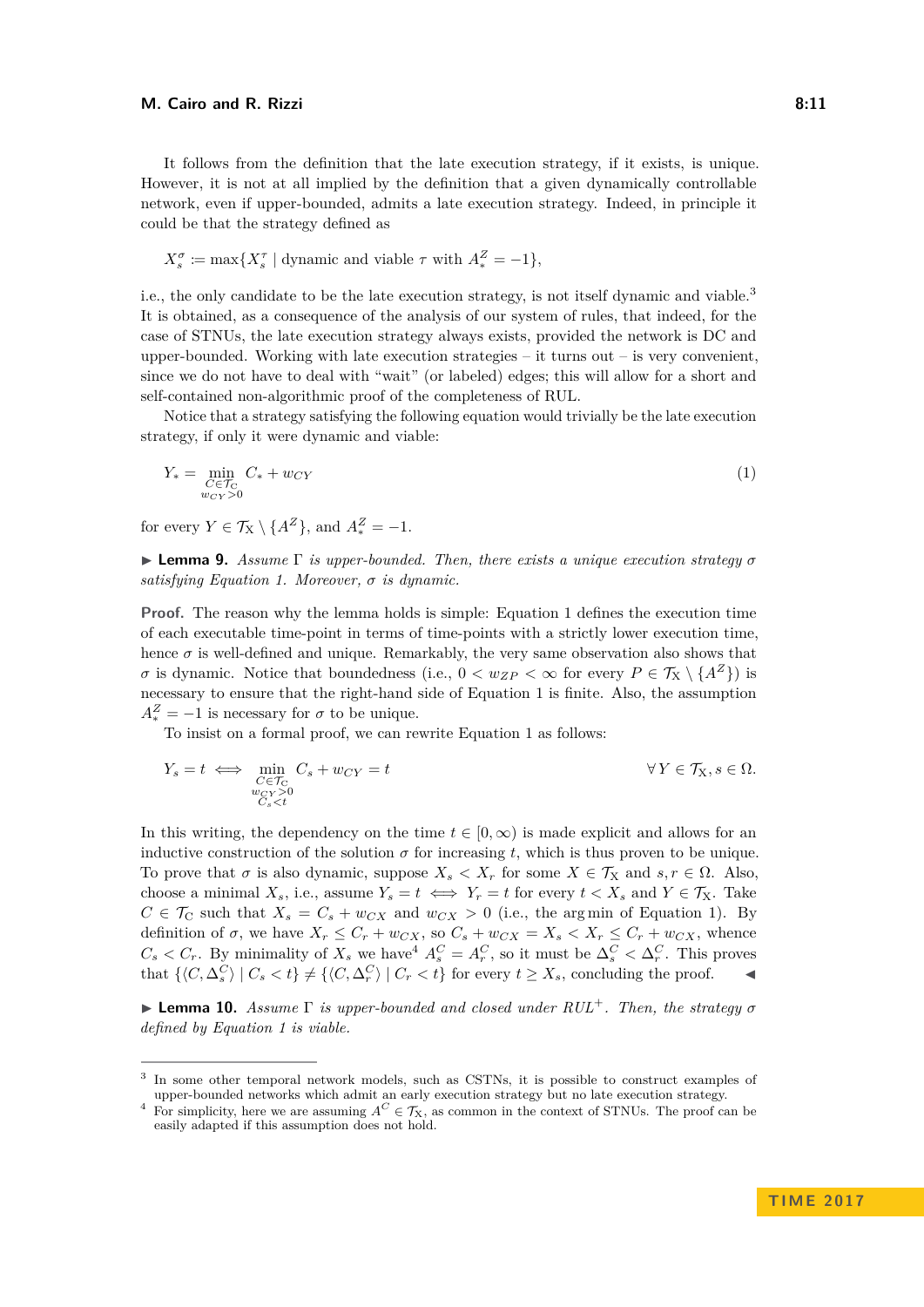#### **8:12 Dynamic Controllability Made Simple**

<span id="page-11-0"></span>**Table 5** Cases in the proof of Lemma [10.](#page-10-3)

| Constraint $R \leq P + w_{PR}$ Case |                                                           |                                        |                      |
|-------------------------------------|-----------------------------------------------------------|----------------------------------------|----------------------|
| $P \in \mathcal{T}_X$               |                                                           |                                        | $RELAX$ <sup>+</sup> |
| $P \in \mathcal{T}_{\Omega}$        | $R \in \mathcal{T}_{\mathbf{X}} \xrightarrow{w_{PR} > 0}$ |                                        | BY-CONSTRUCTION      |
|                                     |                                                           | $w_{PR} \leq 0$                        | LOWER                |
|                                     | $R \in \mathcal{T}_C$                                     |                                        | $UPPER^+$            |
|                                     |                                                           | $\frac{w_{PR} > u_R}{w_{PR} \leq u_R}$ | LOWER.               |

**Proof.** Fix a situation *s*. We prove that  $R_s \leq P_s + w_{PR}$  by induction on the times  $P_s$ and *Rs*.

The following four cases (BY-CONSTRUCTION,  $RELAX^+$ , LOWER, UPPER<sup>+</sup>) cover all the possibilities, as illustrated in Table [5.](#page-11-0)

**Case** BY-CONSTRUCTION:  $Y \leq C + w_{CY}$  with  $C \in \mathcal{T}_{C}$ ,  $w_{CY} > 0$  and  $Y \in \mathcal{T}_{X}$ .

We have  $Y_s \leq C_s + w_{CY}$  by Equation [1.](#page-10-1)

**Case** RELAX<sup>+</sup>:  $R \leq X + w_{XR}$  with  $X \in \mathcal{T}_X$ .

Take  $C \in \mathcal{T}_C$  such that  $X_s = C_s + w_{CX}$  with  $w_{CX} > 0$ . Then,

| $R_s \leq C_s + w_{CR}$      | by induction, since $C_s < X_s = C_s + w_{CX}$ |
|------------------------------|------------------------------------------------|
| $\leq C_s + w_{CX} + w_{XR}$ | by RELAX <sup>+</sup> applied to $C, X, R$     |
| $X_s + w_{XB}$               | by assumption $X_s = C_s + w_{CX}$ .           |

**Case** LOWER:  $R \leq C + w_{CR}$  with  $C \in \mathcal{T}_{\mathcal{C}}$ , and either  $R \in \mathcal{T}_{\mathcal{X}}$  and  $w_{CR} \leq 0$ , or  $R \in \mathcal{T}_{\mathcal{C}} \setminus \{C\}$ and  $w_{CR} \leq u_R$ .

Then,

$$
R_s \le A_s^C + w_{A^CR}
$$
  
\n
$$
\le A_s^C + (w_{CR} + l^C)
$$
  
\nby induction, as  $A_s^C < C_s = A_s^C + \Delta_s^C$   
\nby Lower applied to  $C, A^C, R$   
\n
$$
\le C_s + w_{CR}
$$
  
\n
$$
\le C_s + w_{CR}
$$

**Case** UPPER<sup>+</sup>:  $C \leq P + w_{PC}$ , with  $C \in \mathcal{T}_C$  and  $w_{PC} \geq u^C$ . Then,

$$
C_s \le A_s^C + u^C
$$
  
\n
$$
\le P_s + w_{P A^C} + u^C
$$
  
\n
$$
\le P_s + (w_{P C} - u^C) + u^C
$$
  
\n
$$
= P_s + w_{P C}.
$$
  
\n
$$
\le W_s + w_{P B^C} + w_{P C}^C
$$
  
\n
$$
= W_s + w_{P C}.
$$
  
\n
$$
\le W_s + w_{P B^C} + w_{P C}^C
$$
  
\n
$$
\le W_s + w_{P C}^C.
$$

To complete our analysis, we need to show that a DC network admits a closure under RUL<sup>+</sup>. More precisely:

<span id="page-11-1"></span>▶ Lemma 11. *If a network admits a viable upfront-dynamic execution strategy, then it admits a closure under RUL.*

This fact is quite intuitive: just continue to apply the rules, as long as possible, until closure is reached. Since the rules are sound, and the network admits a viable and dynamic execution strategy  $\sigma$ , then at some point it should become impossible to deduce stricter and stricter constraints, as they must be satisfied at least by  $\sigma$ . However, to prove that closure is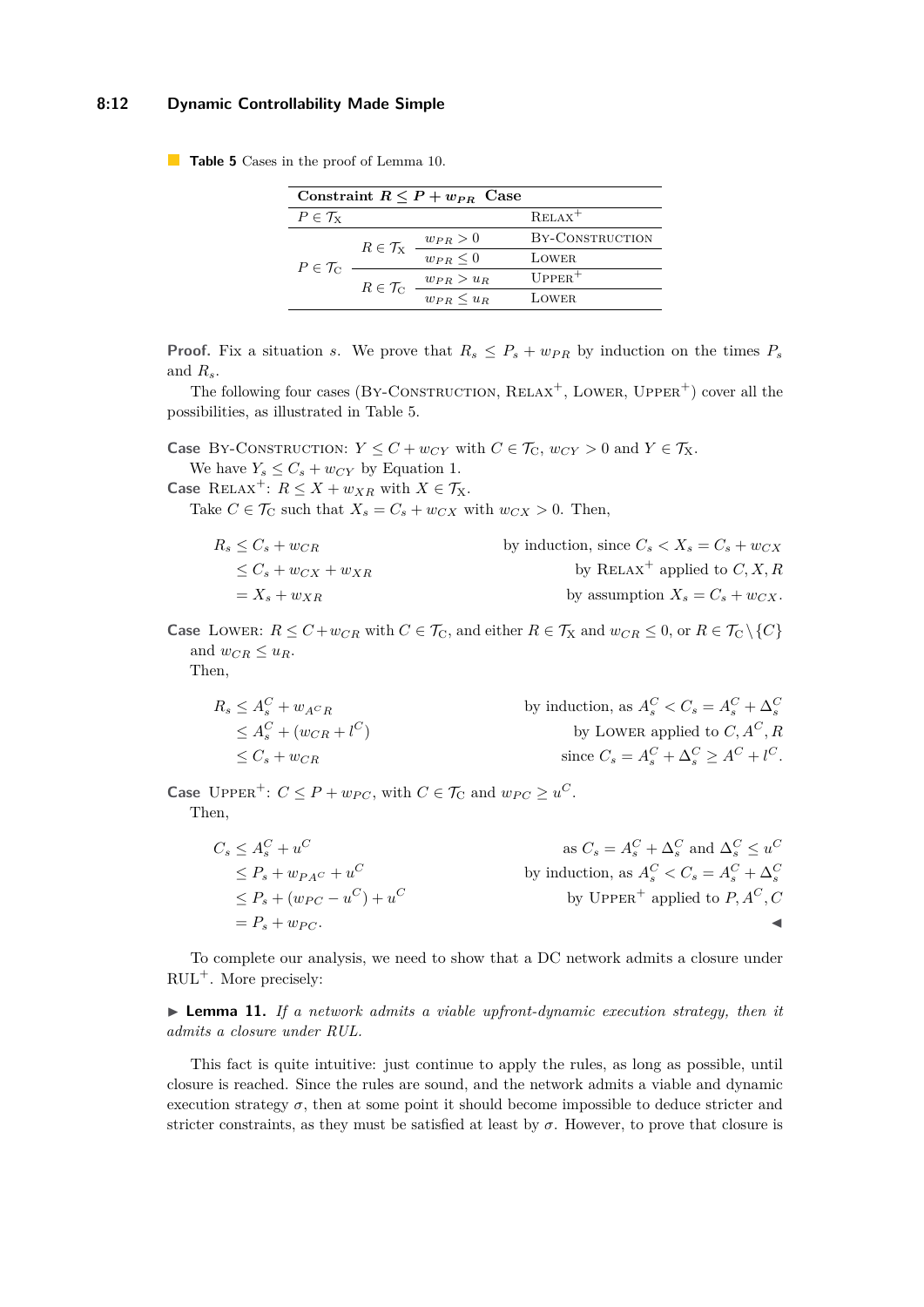reached in a finite number of steps requires (explicitly or implicitly) the description of an actual algorithm to perform the propagations, which is beyond the scope of this work. The authors verified that the existing DC checking algorithms can be adapted to use the RUL system, and indeed produce the closure under RUL of a given input network, provided it is DC.

We explore here the consequences of Lemma [11.](#page-11-1)

- **Figure 12.** *Let*  $\Gamma$  *be an upper-bounded STNU. The following are equivalent:*
- **1.** Γ *is dynamically controllable (admits a viable dynamic execution strategy),*
- **2.** Γ *admits a viable upfront-dynamic execution strategy,*
- **3.** Γ *admits a closure under the RUL system (without negative self-loops),*
- **4.** Γ *admits a closure under the RUL*<sup>+</sup> *system (with only positive edges from Z).*

**Proof.** Consider the following implications:

- $\implies$  2, by Lemma [5,](#page-7-2)
- $2 \implies 3$ , by Lemma [11,](#page-11-1)
- $\implies$  4, trivial,

 $4 \implies 1$ , by the construction of the late execution strategy (Lemma [9](#page-10-4) and Lemma [10\)](#page-10-3).

I **Corollary 13.** *Every dynamically controllable upper-bounded STNU admits a late execution strategy.*

I **Corollary 14.** *The property of being dynamically controllable does not change if the duration*  $\Delta_s^C$  *of contingent links is revealed at any time between*  $A_s^C + l^C$  *and*  $C_s$ *, nor if the duration*  $\Delta_s^C$  *is restricted to assume only the extremal values*  $l^C$  *and*  $u^C$ .

**Proof.** Consider that the property of admitting a closure under the RUL system is unvaried, and the RUL system is sound-and-complete for all these variants.

▶ Corollary 15. *DC-checking for an STNU with N time-points, M constraints, and K contingent links admits a certificate of YES of size*  $O(KN)$ *, verifiable in*  $O(K^2N + KM)$  *time and logarithmic space.*

**Proof.** The closure of the network under RUL<sup>+</sup> is a certificate of YES. Only *O*(*KN*) new edges may be generated, since they all have tail in either a contingent time-point or an activation time-point, and this suffices for the size bound. To verify the closure under the RELAX rule, one can guess a constraint  $R \leq Q + w$  (either original or in the closure) and the time-point  $P \in \mathcal{T}_C$ , and verify that the rule does not generate any stronger constraint. This takes  $O(K^2N + KM)$  time (a factor  $KN + M$  to guess the original or generated constraint, times a factor  $K$  to guess the time-point  $P$ ). Similarly, to verify the closure under the LOWER rule, one can guess  $C \in \mathcal{T}_C$  and  $R \in \mathcal{T}$ , in  $O(KN)$  total time, while verifying the UPPER rule only require  $O(K^2) \leq O(KN)$  time to guess  $P, C \in \mathcal{T}_{\mathcal{C}}$ . Finally, the space required for verification is clearly logarithmic.

▶ **Corollary 16.** *If the network is integer, i.e.,*  $w_{PQ} \in \mathbb{Z} \cup \{\infty\}$  *for every*  $P, Q \in \mathcal{T}$ *, there there exists a strategy where each execution time X<sup>s</sup> satisfies either:*

$$
\blacksquare \quad X_s \in \mathbb{Z} \, \text{ is integer, or}
$$

 $X_s = C_s + k$  *for some*  $C \in \mathcal{T}_C$  *with integer*  $k \in \mathbb{Z}$ *.* 

► **Corollary 17.** *If the network is integer, i.e.,*  $w_{PQ} \in \mathbb{Z} \cup \{\infty\}$  *for every*  $P, Q \in \mathcal{T}$ *, and the durations are constrained to be integers, i.e.,*  $l^C, u^C \in \mathbb{Z}$  and  $\Omega = \prod_{C \in \mathcal{T}_C} \{l^C, l^C + 1, \ldots, u^C\},$ *then the network admits an integer execution strategy, i.e., where*  $P_* \in \mathbb{Z}$  *for every*  $P \in \mathcal{T}$ *.* 

Proof. Consider the late execution strategy.

 $\blacktriangleleft$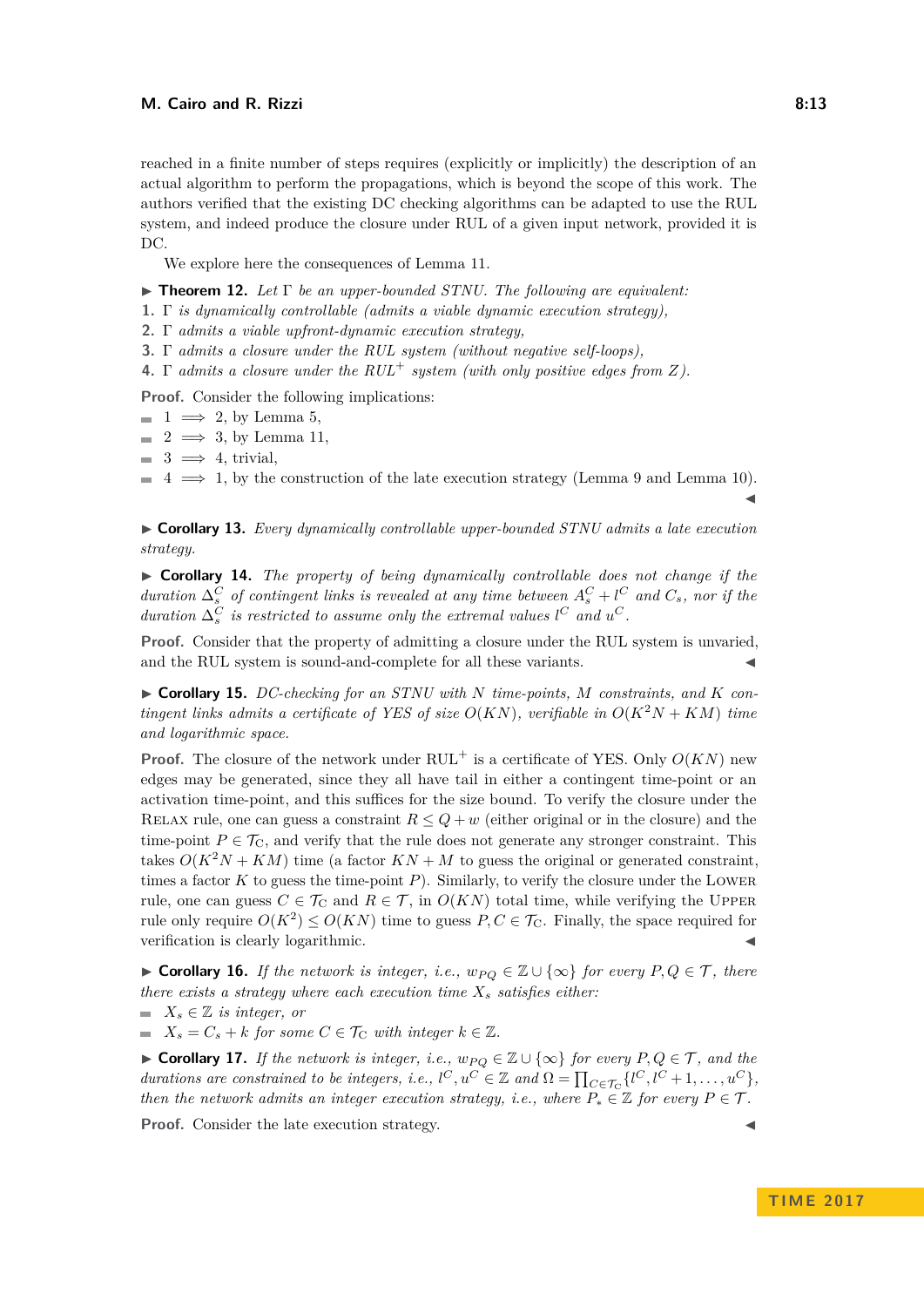#### **8:14 Dynamic Controllability Made Simple**

## <span id="page-13-0"></span>**6 Real-time execution**

We have shown that a network closed under  $RUL^+$  admits a late execution strategy, defined by Equation [1.](#page-10-1) We next show that the late execution strategy can be also executed in real-time, with a total running time  $O(KN)$ . We only need to assume that, for every  $C \in \mathcal{T}_{C}$ , we have stored the values  $w_{CX}$ , for every  $X \in \mathcal{T}_X$  such that  $w_{CX} > 0$ , in a list  $L_C$ , sorted by increasing numerical value of  $w_{CX}$ . These lists  $L_C$ , for  $C \in \mathcal{T}_C$ , can be compiled in a preprocessing step (by sorting and filtering all the values  $w_{CX}$ ,  $X \in \mathcal{T}_X$ ), in  $O(KN \log N)$ total time. This cost should not be accounted for in the real-time execution running time: it is better regarded as a light postprocessing of the DC-checking step, having lower asymptotic time and space complexity.

The algorithm works by maintaining the value

$$
X_{\circ} := \min_{\substack{C \in \mathcal{X}_{\mathcal{C}} \\ w_{C X} > 0}} C_{\bullet} + w_{C X}
$$

for every  $X \in \mathcal{T}_X$ , where  $\mathcal{X}_C$  is the set of already executed contingent time-points (initially containing only *Z*),  $C_{\bullet}$  is the execution time of the time-point  $C$ , and  $X_{\circ}$  represents the current scheduled time for the time-point *X*. During the real-time execution of the network, the values  $X<sub>°</sub>$  can only decrease monotonically, and have to be updated whenever a contingent time-point gets executed. The values  $X_{\circ}$  are maintained in a list  $S$  sorted by increasing numerical value of  $X_{\circ}$ , which can be regarded as an event queue representing the current candidate schedule of executable time-points.

At the beginning  $\mathcal{X}_{C} = \{Z\}$ , and the list *S* is built simply by copying  $L_Z$ , setting  $X_{\circ} = w_{XZ}$  for every  $X \in \mathcal{T}_X$ . The algorithm works by repeatedly executing the time-point  $\bar{X}$  which appears first in the list *S*, at time  $\bar{X}_0$ , unless a contingent time-point is executed before that time. When a contingent time-point  $\overline{C}$  is executed, the values  $X_{\circ}$  and the list *S* need to be updated before resuming the execution. This can be done in  $O(N)$  time by merging the new candidate values  $\bar{C}_{\bullet} + w_{\bar{C}X}$  with the list *S*. More precisely, a new list  $S_{\bar{C}}$  is built from  $L_{\bar{C}}$ , containing the values

$$
X^{\bar{C}}_\circ := \bar{C}_\bullet + w_{\bar{C}X}
$$

for every  $X \in \mathcal{T}_X$  such that  $w_{\bar{C}X} > 0$ . The list  $S_{\bar{C}}$  is constructed preserving the increasing order given by  $L_{\overline{C}}$ . Observe that the new value of  $X_{\circ}$  is obtained as

$$
X_\circ^{\rm new} \coloneqq \min\{X_\circ^{\rm old}, X_\circ^{\bar C}\}.
$$

To obtain a sorted list with the new values, first merge the lists *S* and  $S_{\tilde{C}}$  as in the Merge Sort algorithm. Then, scan the merged list to remove duplicates. For each duplicated time-point *X*, keep only the first occurrence in the list, i.e., the one with smaller numerical value  $\min\{X_o^{\text{old}}, X_o^{\overline{C}}\}$ , and set that value as the new value of  $X_o$ . With this pass we obtain the updated list  $S<sup>new</sup>$ , already sorted, containing the updated values  $X<sub>o</sub><sup>new</sup>$  which take into account the execution of *C*. Since we pay  $O(N)$  time for each of the *K* contingent time-points and only  $O(1)$  for each executable time-point, the total time is  $O(KN)$ .

## **7 Conclusions**

We have presented a new, sound-and-complete system of constraint propagation rules, called RUL, for checking the dynamic controllability of STNUs. Soundness has been proven, for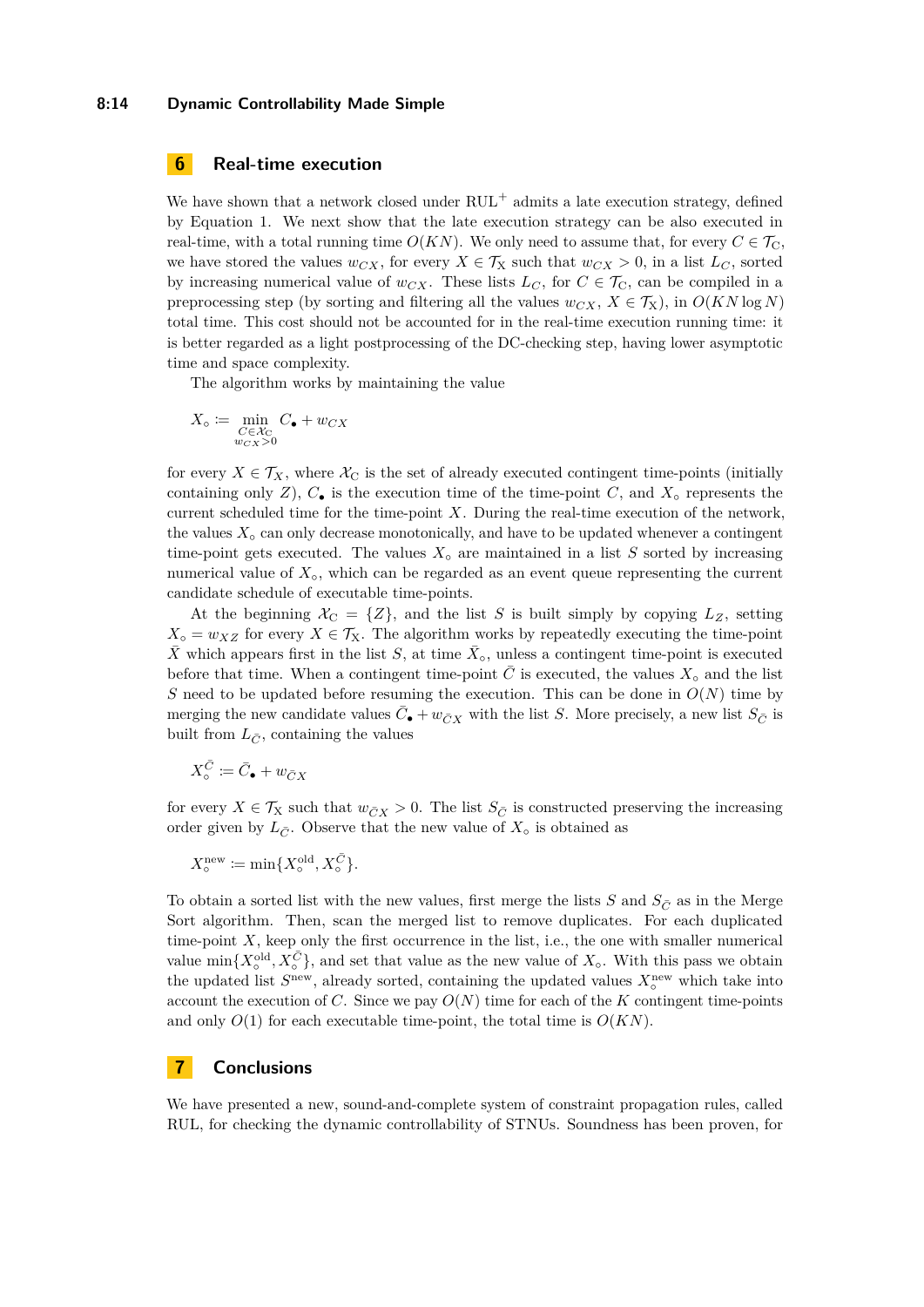each of the rules, in its most general version, and holds even if we take into account upfrontdynamic execution strategies besides dynamic execution strategies. As for completeness, we have proven that closure under a subset of the rules, called  $\text{RUL}^+$ , is sufficient to guarantee the existence of a viable dynamic execution strategy. Specifically, we considered the strategy which executes each time-point at the latest time allowed by positive edges from contingent nodes. We defined this strategy explicitly, with a single equation; then, we provided a short proof that it is viable, i.e., it satisfies every other constraint in the network, assuming closure under  $\text{RUL}^+$ . This strategy is the late execution strategy, since moving the execution time of any time-point further in the future would violate at least one constraint. Finally, we showed how to execute the late execution strategy in real-time, paying only  $O(KN)$  time in total for a network with *N* time-points and *K* contingent links. With the introduction of the RUL system, this paper helps making STNUs not only simpler, and better understood, but also more generally applicable.

In this work, we did not provide any new DC-checking algorithm. However, existing algorithms can be adapted to use the RUL system, and produce the closure under RUL of a given input network, if it is DC, without incurring in any additional complexity cost. Furthermore, the added simplicity of the new rules allows for a cleaner approach to DCchecking, which yields improved algorithms as for both simplicity and efficiency, beyond the scope in this work. We opted for a short and clean description of the RUL system, which is proposed as a new foundation for the theory of DC-checking and real-time execution of STNUs, and their numerous extensions.

#### **References**

- <span id="page-14-5"></span>**1** Carlo Combi, Luke Hunsberger, and Roberto Posenato. An algorithm for checking the dynamic controllability of a conditional simple temporal network with uncertainty. In Joaquim Filipe and Ana L. N. Fred, editors, *ICAART 2013 – Proceedings of the 5th International Conference on Agents and Artificial Intelligence, Volume 2, Barcelona, Spain, 15-18 February, 2013*, pages 144–156. SciTePress, 2013.
- <span id="page-14-3"></span>**2** Patrick R. Conrad and Brian Charles Williams. Drake: An efficient executive for temporal plans with choice. *CoRR*, abs/1401.4606, 2014. URL: <http://arxiv.org/abs/1401.4606>.
- <span id="page-14-4"></span>**3** Robert T. Effinger, Brian Charles Williams, Gerard Kelly, and Michael Sheehy. Dynamic controllability of temporally-flexible reactive programs. In Alfonso Gerevini, Adele E. Howe, Amedeo Cesta, and Ioannis Refanidis, editors, *Proceedings of the 19th International Conference on Automated Planning and Scheduling, ICAPS 2009, Thessaloniki, Greece, September 19-23, 2009*. AAAI, 2009. URL: [http://aaai.org/ocs/index.php/ICAPS/ICAPS09/](http://aaai.org/ocs/index.php/ICAPS/ICAPS09/paper/view/739) [paper/view/739](http://aaai.org/ocs/index.php/ICAPS/ICAPS09/paper/view/739).
- <span id="page-14-6"></span>**4** Luke Hunsberger. Fixing the semantics for dynamic controllability and providing a more practical characterization of dynamic execution strategies. In Carsten Lutz and Jean-François Raskin, editors, *TIME 2009, 16th International Symposium on Temporal Representation and Reasoning, Bressanone-Brixen, Italy, 23-25 July 2009, Proceedings*, pages 155–162. IEEE Computer Society, 2009. [doi:10.1109/TIME.2009.25](http://dx.doi.org/10.1109/TIME.2009.25).
- <span id="page-14-1"></span>**5** Luke Hunsberger. Efficient execution of dynamically controllable simple temporal networks with uncertainty. *Acta Inf.*, 53(2):89–147, 2016. [doi:10.1007/s00236-015-0227-0](http://dx.doi.org/10.1007/s00236-015-0227-0).
- <span id="page-14-2"></span>**6** Lina Khatib, Paul H. Morris, Robert A. Morris, and Francesca Rossi. Temporal constraint reasoning with preferences. In Bernhard Nebel, editor, *Proceedings of the Seventeenth International Joint Conference on Artificial Intelligence, IJCAI 2001, Seattle, Washington, USA, August 4-10, 2001*, pages 322–327. Morgan Kaufmann, 2001.
- <span id="page-14-0"></span>**7** Paul Morris. A structural characterization of temporal dynamic controllability. In Frédéric Benhamou, editor, *Principles and Practice of Constraint Programming - CP 2006, 12th*